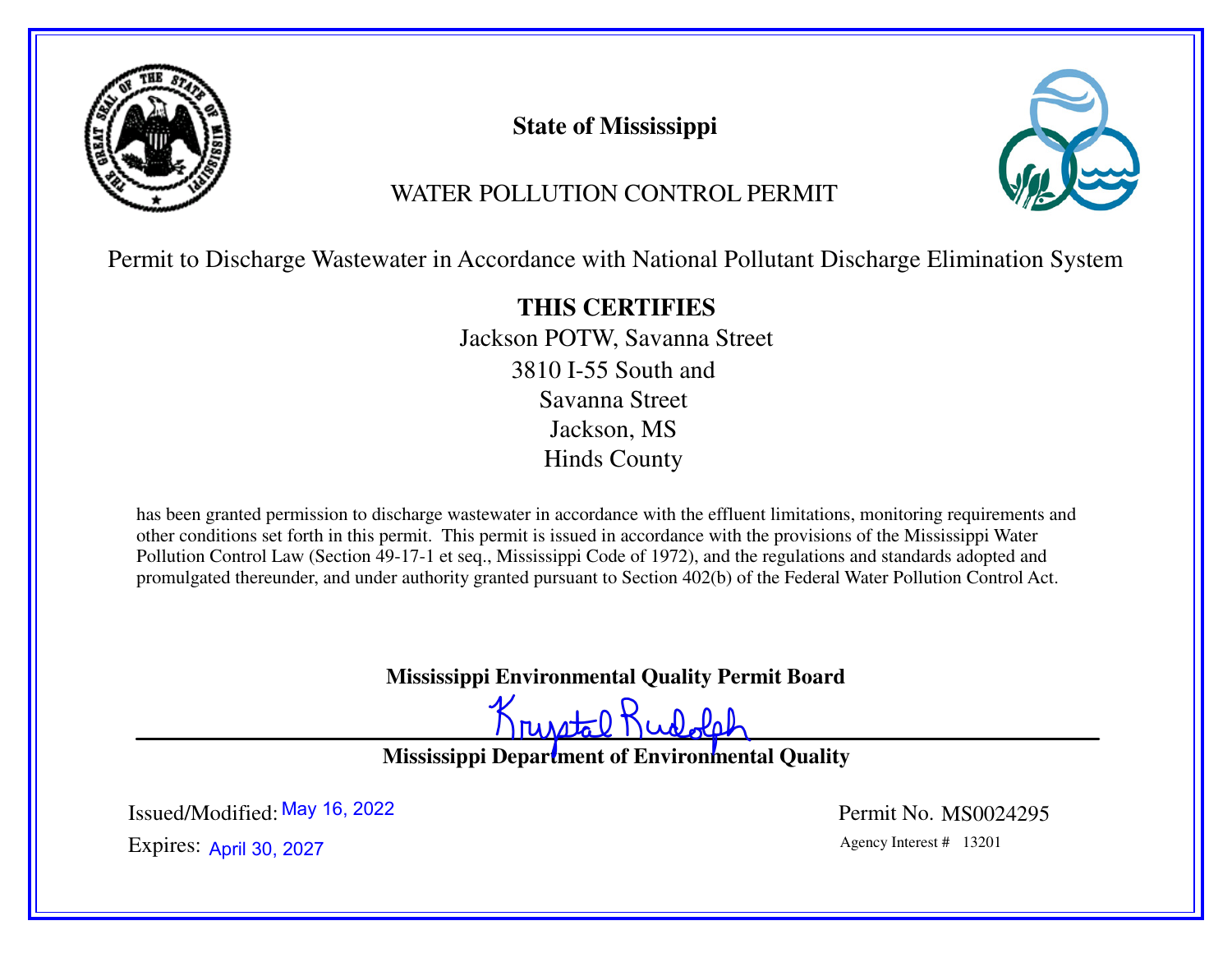## **Table of Contents**

| <b>Other Relevant Documents:</b> |  |
|----------------------------------|--|

Cover Letter and Form 2A, Argus Analytical Reports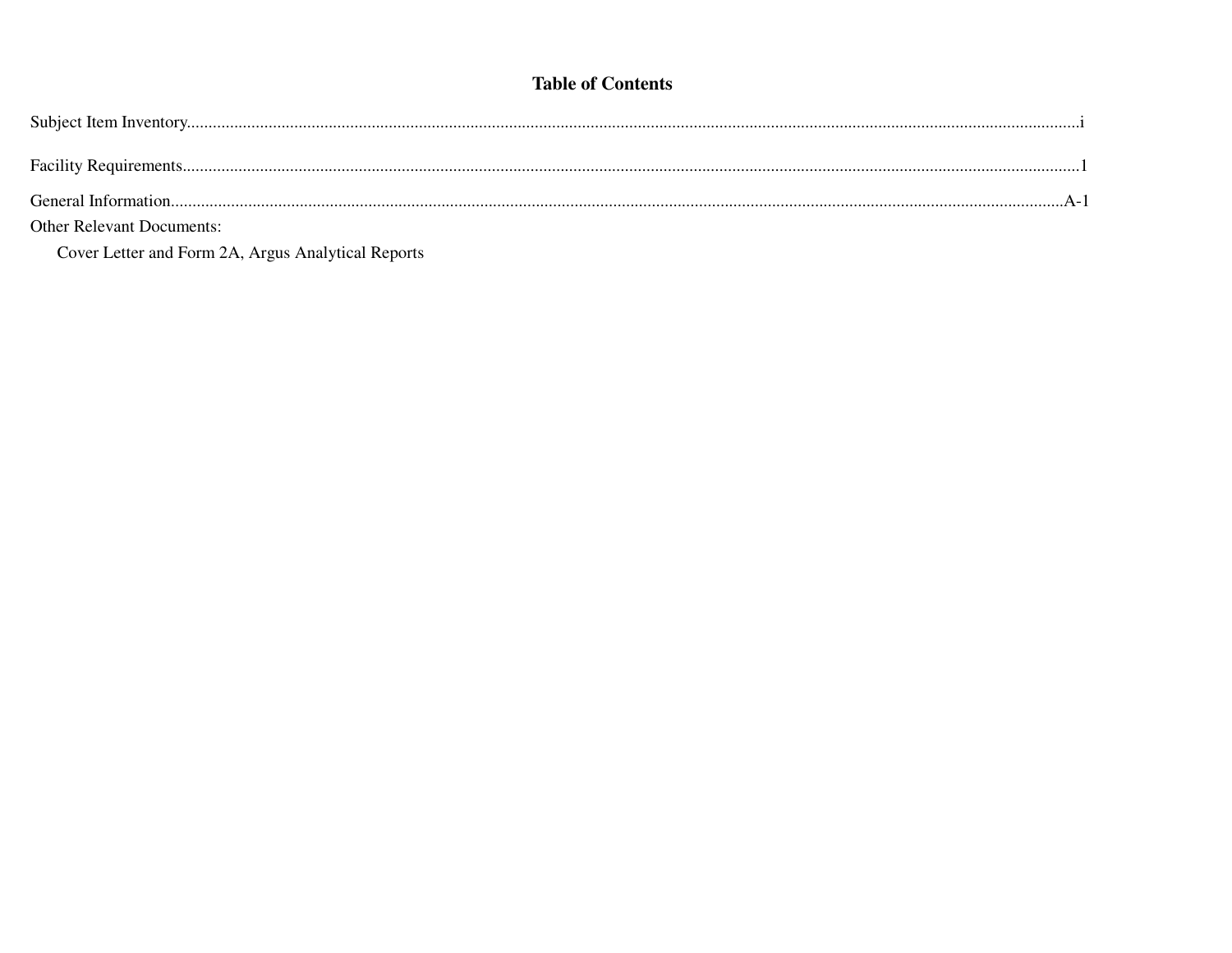### Permit Number:MS0024295 Activity ID No.: PER20210001Jackson POTW, Savanna StreetSubject Item Inventory

## **Subject Item Inventory:**

| ID                | Designation   | Description                                                    |
|-------------------|---------------|----------------------------------------------------------------|
| AI13201           | MS0024295     |                                                                |
| <b>RPNT1</b>      | MS0024295-001 | Outfall 001 (Municipal Wastewater)                             |
| RPNT <sub>2</sub> | MS0024295-101 | Outfall 101 (Internal Outfall from Mechanical Treatment Plant) |
| RPNT3             | MS0024295-201 | Outfall 201 (Internal Outfall from Storm Lagoons)              |

## **Receiving Stream Relationships:**

| <b>Subject Item</b>                         | <b>Relationship</b> | <b>Receiving Stream</b> |
|---------------------------------------------|---------------------|-------------------------|
| AI 13201                                    | Discharges Into     | Pearl River             |
| RPNT1<br>Outfall 001 (Municipal Wastewater) | Discharges Into     | Pearl River             |

| <b>KEY</b>                        |                                              |
|-----------------------------------|----------------------------------------------|
| $ACT = Activity$                  | $AI = Agency Interest$                       |
| $AREA = Area$                     | CAFO = Concentrated Animal Feeding Operation |
| $CONT = Control$ Device           | $EQPT = Equipment$                           |
| $IA = Insignificant Activity$     | $IMPD = Impoundment$                         |
| $MAFO = Animal Feeding Operation$ | $PCS = PCs$                                  |
| $RPNT = Release Point$            | $TRMT = Treatment$                           |
| WDPT = Withdrawal Point           |                                              |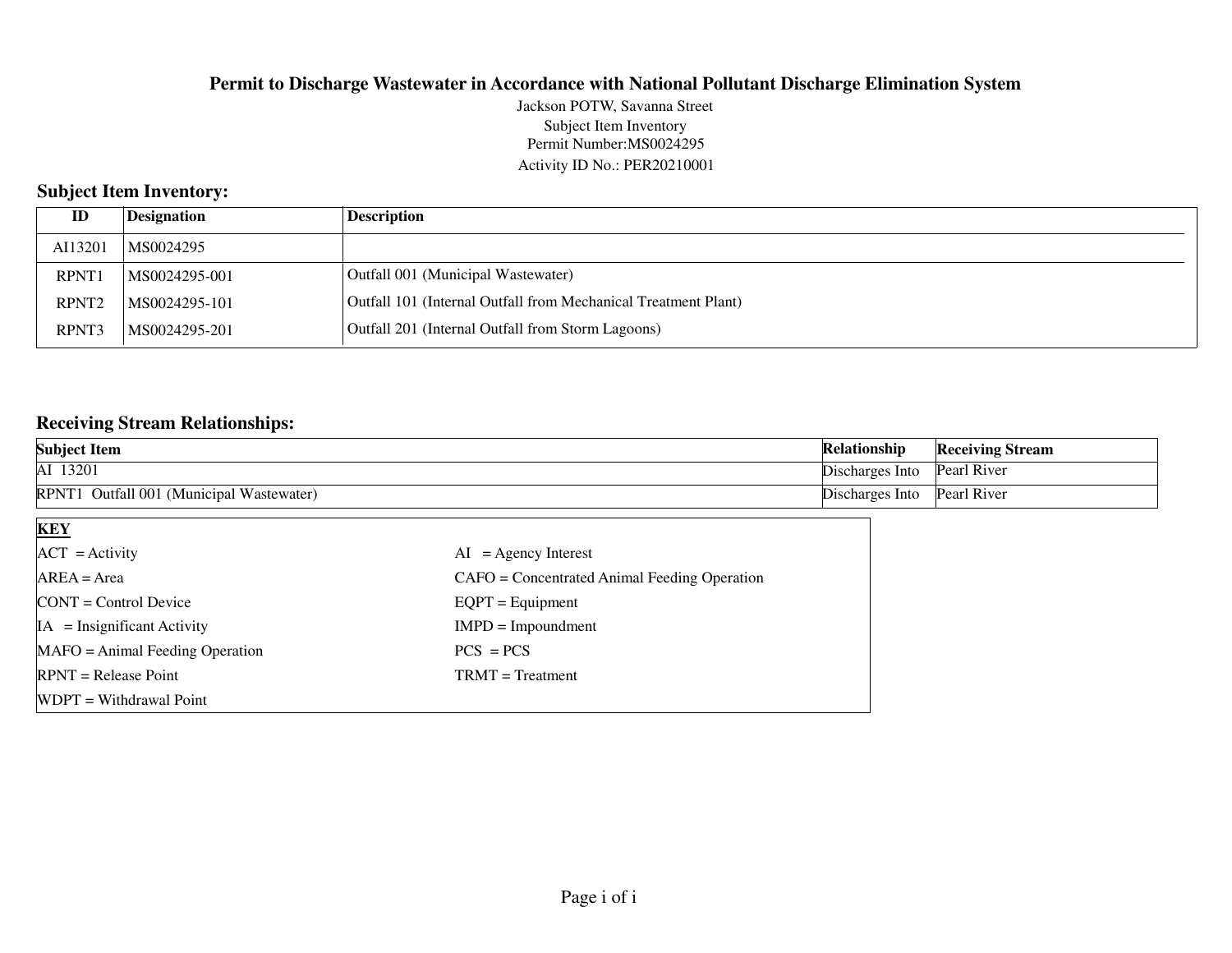#### **Outfall 001 (Municipal Wastewater)Subject Item:**

#### **RPNT0000000001: MS0024295-001**

|                                                             |                                                       |                                                       | <b>Discharge Limitations</b>                        |                                             | <b>Monitoring Requirements</b>            |                                                |                                           |                  |                        |                     |
|-------------------------------------------------------------|-------------------------------------------------------|-------------------------------------------------------|-----------------------------------------------------|---------------------------------------------|-------------------------------------------|------------------------------------------------|-------------------------------------------|------------------|------------------------|---------------------|
| <b>Parameter</b>                                            | <b>Quantity /</b><br><b>Loading</b><br><b>Average</b> | <b>Quantity /</b><br><b>Loading</b><br><b>Maximum</b> | <b>Quantity</b> /<br><b>Loading</b><br><b>Units</b> | <b>Quality</b> /<br>Conc.<br><b>Minimum</b> | <b>Quality</b><br>Conc.<br><b>Average</b> | <b>Quality</b><br>Conc.<br><b>Maximum</b>      | <b>Quality</b> /<br>Conc.<br><b>Units</b> | <b>Frequency</b> | <b>Sample Type</b>     | <b>Which Months</b> |
| <b>Ammonia Nitrogen, Total</b><br>(as N)<br><b>Effluent</b> | 1652<br>Monthly<br>Average                            | 2503<br>Maximum<br>Weekly<br>Average                  | pounds per<br>day                                   | ******                                      | 3.3<br>Monthly<br>Average                 | 5.0<br>Maximum<br>Weekly<br>Average            | mg/L                                      | Daily            | 24-hr Composite        | Nov-Apr             |
| <b>Ammonia Nitrogen, Total</b><br>(as N)<br><b>Effluent</b> | 768<br>Monthly<br>Average                             | 1152<br>Maximum<br>Weekly<br>Average                  | pounds per<br>day                                   | ******                                      | $\mathfrak{2}$<br>Monthly<br>Average      | $\overline{3}$<br>Maximum<br>Weekly<br>Average | mg/L                                      | Daily            | 24-hr Composite        | May-Oct             |
| <b>Ammonia Nitrogen, Total</b><br>(as N)<br><b>Influent</b> | Report<br>Monthly<br>Average                          | Report<br>Maximum<br>Weekly<br>Average                | pounds per<br>day                                   | ******                                      | Report<br>Monthly<br>Average              | Report<br>Maximum<br>Weekly<br>Average         | mg/L                                      | Daily            | 24-hr Composite        | Jan-Dec             |
| <b>Chlorine</b> , total residual<br><b>Effluent</b>         | ******                                                | ******                                                | ******                                              | ******                                      | 0.046<br>Monthly<br>Average               | 0.08<br>Maximum<br>Weekly<br>Average           | mg/L                                      | Daily            | <b>Grab Sampling</b>   | Jan-Dec             |
| E coli<br><b>Effluent</b>                                   | ******                                                | ******                                                | ******                                              | ******                                      | 126<br>Monthly<br>Average                 | 410<br>Maximum<br>Weekly<br>Average            | $#$ of<br>colonies/100<br>ml              | Daily            | <b>Grab Sampling</b>   | Jan-Dec             |
| Flow<br><b>Effluent</b>                                     | 46<br>Monthly<br>Average                              | Report<br>Maximum<br>Weekly<br>Average                | Million<br>Gallons per<br>Day                       | ******                                      | ******                                    | ******                                         | ******                                    | Continuously     | Continuous<br>Recorder | May-Oct             |
| Flow<br><b>Effluent</b>                                     | 60<br>Monthly<br>Average                              | Report<br>Maximum<br>Weekly<br>Average                | Million<br>Gallons per<br>Day                       | ******                                      | ******                                    | ******                                         | ******                                    | Continuously     | Continuous<br>Recorder | Nov-Apr             |
| <b>Nitrogen</b> (Total)<br><b>Effluent</b>                  | Report<br>Monthly<br>Average                          | Report<br>Maximum<br>Weekly<br>Average                | pounds per<br>day                                   | ******                                      | Report<br>Monthly<br>Average              | Report<br>Maximum<br>Weekly<br>Average         | mg/L                                      | Daily            | 24-hr Composite        | Jan-Dec             |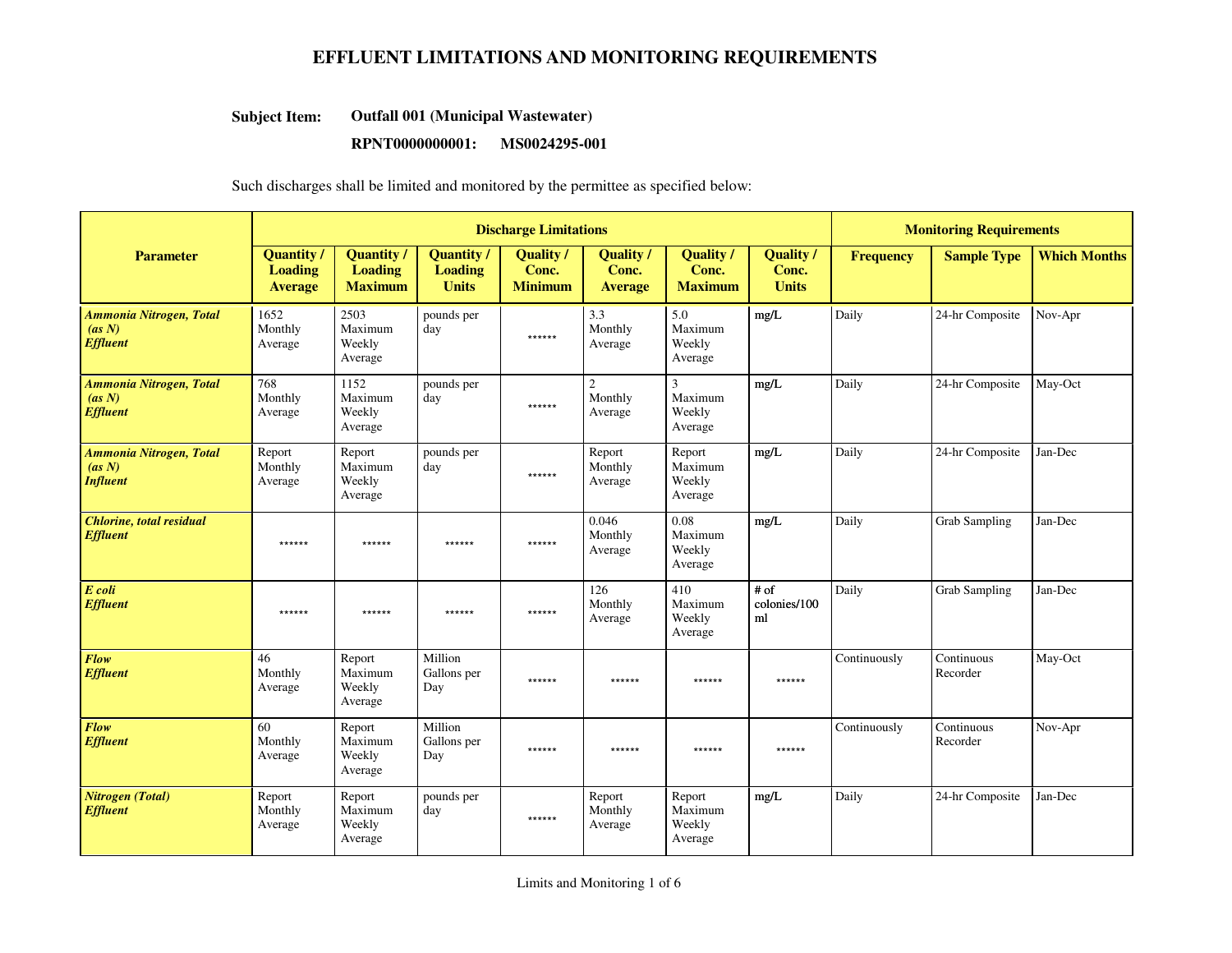#### **Outfall 001 (Municipal Wastewater)Subject Item:**

## **RPNT0000000001: MS0024295-001**

|                                                                                              |                                                       |                                                       | <b>Discharge Limitations</b>                        |                                      | <b>Monitoring Requirements</b>            |                                           |                                           |                  |                      |                     |
|----------------------------------------------------------------------------------------------|-------------------------------------------------------|-------------------------------------------------------|-----------------------------------------------------|--------------------------------------|-------------------------------------------|-------------------------------------------|-------------------------------------------|------------------|----------------------|---------------------|
| <b>Parameter</b>                                                                             | <b>Quantity</b> /<br><b>Loading</b><br><b>Average</b> | <b>Quantity /</b><br><b>Loading</b><br><b>Maximum</b> | <b>Quantity</b> /<br><b>Loading</b><br><b>Units</b> | Quality /<br>Conc.<br><b>Minimum</b> | <b>Quality</b><br>Conc.<br><b>Average</b> | <b>Quality</b><br>Conc.<br><b>Maximum</b> | <b>Quality</b> /<br>Conc.<br><b>Units</b> | <b>Frequency</b> | <b>Sample Type</b>   | <b>Which Months</b> |
| <b>Nitrogen</b> (Total)<br><b>Effluent (Net Value)</b>                                       | 6031<br>Maximum<br>Monthly<br>Average                 | 9046.5<br>Maximum<br>Weekly<br>Average                | pounds per<br>day                                   | ******                               | ******                                    | ******                                    | ******                                    | Monthly          | Calculations         | Jan-Dec             |
| <b>Nitrogen</b> (Total)<br><b>Influent</b>                                                   | Report<br>Monthly<br>Average                          | Report<br>Maximum<br>Weekly<br>Average                | pounds per<br>day                                   | ******                               | Report<br>Monthly<br>Average              | Report<br>Maximum<br>Weekly<br>Average    | mg/L                                      | Monthly          | 24-hr Composite      | Jan-Dec             |
| Oxygen Demand, carbonaceo<br>us biochemical, 5-day (20<br>degree C<br><b>Effluent</b>        | 10014<br>Monthly<br>Average                           | 15021<br>Maximum<br>Weekly<br>Average                 | pounds per<br>day                                   | ******                               | 20<br>Monthly<br>Average                  | 30<br>Maximum<br>Weekly<br>Average        | mg/L                                      | Daily            | 24-hr Composite      | Nov-Apr             |
| Oxygen Demand, carbonaceo<br>us biochemical, 5-day (20<br>degree C<br><b>Effluent</b>        | 2687<br>Monthly<br>Average                            | 4031<br>Maximum<br>Weekly<br>Average                  | pounds per<br>day                                   | ******                               | $\tau$<br>Monthly<br>Average              | 10.5<br>Maximum<br>Weekly<br>Average      | mg/L                                      | Daily            | 24-hr Composite      | May-Oct             |
| Oxygen Demand, carbonaceo<br>us biochemical, 5-day (20<br>degree C<br><b>Influent</b>        | Report<br>Monthly<br>Average                          | Report<br>Maximum<br>Weekly<br>Average                | pounds per<br>day                                   | ******                               | Report<br>Monthly<br>Average              | Report<br>Maximum<br>Weekly<br>Average    | mg/L                                      | Daily            | 24-hr Composite      | Jan-Dec             |
| Oxygen Demand, carbonaceo<br>us biochemical, 5-day (20<br>degree C<br><b>Percent Removal</b> | ******                                                | ******                                                | ******                                              | 85<br>Minimum                        | ******                                    | ******                                    | $\mathcal{G}_0$                           | Monthly          | Calculations         | Jan-Dec             |
| Oxygen, dissolved<br><b>Effluent</b>                                                         | ******                                                | ******                                                | ******                                              | 6.0<br>Minimum                       | ******                                    | $******$                                  | mg/L                                      | Daily            | <b>Grab Sampling</b> | Jan-Dec             |
| Oxygen, dissolved<br><b>In Aeration Unit</b>                                                 | ******                                                | ******                                                | ******                                              | Report<br>Minimum                    | ******                                    | Report<br>Maximum                         | mg/L                                      | Daily            | <b>Grab Sampling</b> | Jan-Dec             |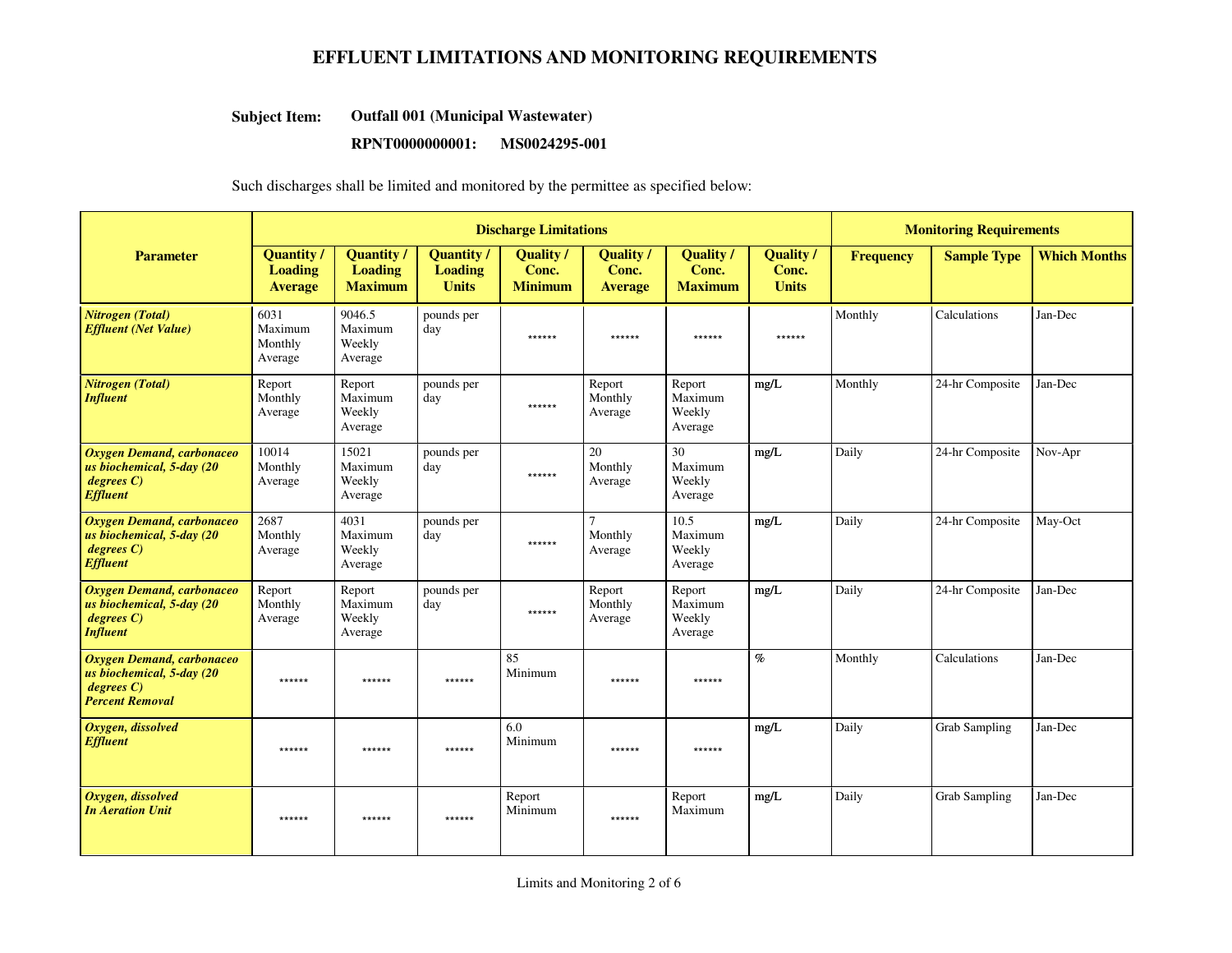#### **Outfall 001 (Municipal Wastewater)Subject Item:**

#### **RPNT0000000001: MS0024295-001**

|                                                                            |                                                       |                                                       | <b>Discharge Limitations</b>                        |                                      | <b>Monitoring Requirements</b>            |                                           |                                           |                  |                      |                     |
|----------------------------------------------------------------------------|-------------------------------------------------------|-------------------------------------------------------|-----------------------------------------------------|--------------------------------------|-------------------------------------------|-------------------------------------------|-------------------------------------------|------------------|----------------------|---------------------|
| <b>Parameter</b>                                                           | <b>Quantity /</b><br><b>Loading</b><br><b>Average</b> | <b>Quantity /</b><br><b>Loading</b><br><b>Maximum</b> | <b>Quantity</b> /<br><b>Loading</b><br><b>Units</b> | Quality /<br>Conc.<br><b>Minimum</b> | <b>Quality</b><br>Conc.<br><b>Average</b> | <b>Quality</b><br>Conc.<br><b>Maximum</b> | <b>Quality</b> /<br>Conc.<br><b>Units</b> | <b>Frequency</b> | <b>Sample Type</b>   | <b>Which Months</b> |
| pH<br><b>Effluent</b>                                                      | ******                                                | ******                                                | ******                                              | 6.0<br>Minimum                       | ******                                    | 9.0<br>Maximum                            | <b>SU</b>                                 | Daily            | <b>Grab Sampling</b> | Jan-Dec             |
| <b>Phosphorus (Total)</b><br><b>Effluent</b>                               | ******                                                | ******                                                | ******                                              | ******                               | Report<br>Maximum<br>Monthly<br>Average   | Report<br>Maximum<br>Weekly<br>Average    | mg/L                                      | Daily            | 24-hr Composite      | Jan-Dec             |
| <b>Phosphorus (Total)</b><br><b>Effluent</b> (Net Value)                   | 1297<br>Maximum<br>Monthly<br>Average                 | 1945.5<br>Maximum<br>Weekly<br>Average                | pounds per<br>day                                   | ******                               | ******                                    | ******                                    | ******                                    | Monthly          | Calculations         | Jan-Dec             |
| <b>Phosphorus (Total)</b><br><b>Influent</b>                               | Report<br>Monthly<br>Average                          | Report<br>Maximum<br>Weekly<br>Average                | pounds per<br>day                                   | ******                               | Report<br>Monthly<br>Average              | Report<br>Maximum<br>Weekly<br>Average    | mg/L                                      | Monthly          | 24-hr Composite      | Jan-Dec             |
| <b>Sludge Settleability 30</b><br><b>Minute</b><br><b>In Aeration Unit</b> | ******                                                | ******                                                | ******                                              | Report<br>Minimum                    | ******                                    | Report<br>Maximum                         | m/L                                       | Daily            | Measurement          | Jan-Dec             |
| <b>Solids (Total Suspended)</b><br><b>Effluent</b>                         | 15021<br>Monthly<br>Average                           | 22532<br>Maximum<br>Weekly<br>Average                 | pounds per<br>day                                   | ******                               | 30<br>Monthly<br>Average                  | 45<br>Maximum<br>Weekly<br>Average        | $\rm mg/L$                                | Daily            | 24-hr Composite      | Nov-Apr             |
| <b>Solids (Total Suspended)</b><br><b>Effluent</b>                         | 11516<br>Monthly<br>Average                           | 17274<br>Maximum<br>Weekly<br>Average                 | pounds per<br>day                                   | ******                               | 30<br>Monthly<br>Average                  | 45<br>Maximum<br>Weekly<br>Average        | mg/L                                      | Daily            | 24-hr Composite      | May-Oct             |
| <b>Solids (Total Suspended)</b><br><b>Influent</b>                         | Report<br>Monthly<br>Average                          | Report<br>Maximum<br>Weekly<br>Average                | pounds per<br>day                                   | ******                               | Report<br>Monthly<br>Average              | Report<br>Maximum<br>Weekly<br>Average    | mg/L                                      | Daily            | 24-hr Composite      | Jan-Dec             |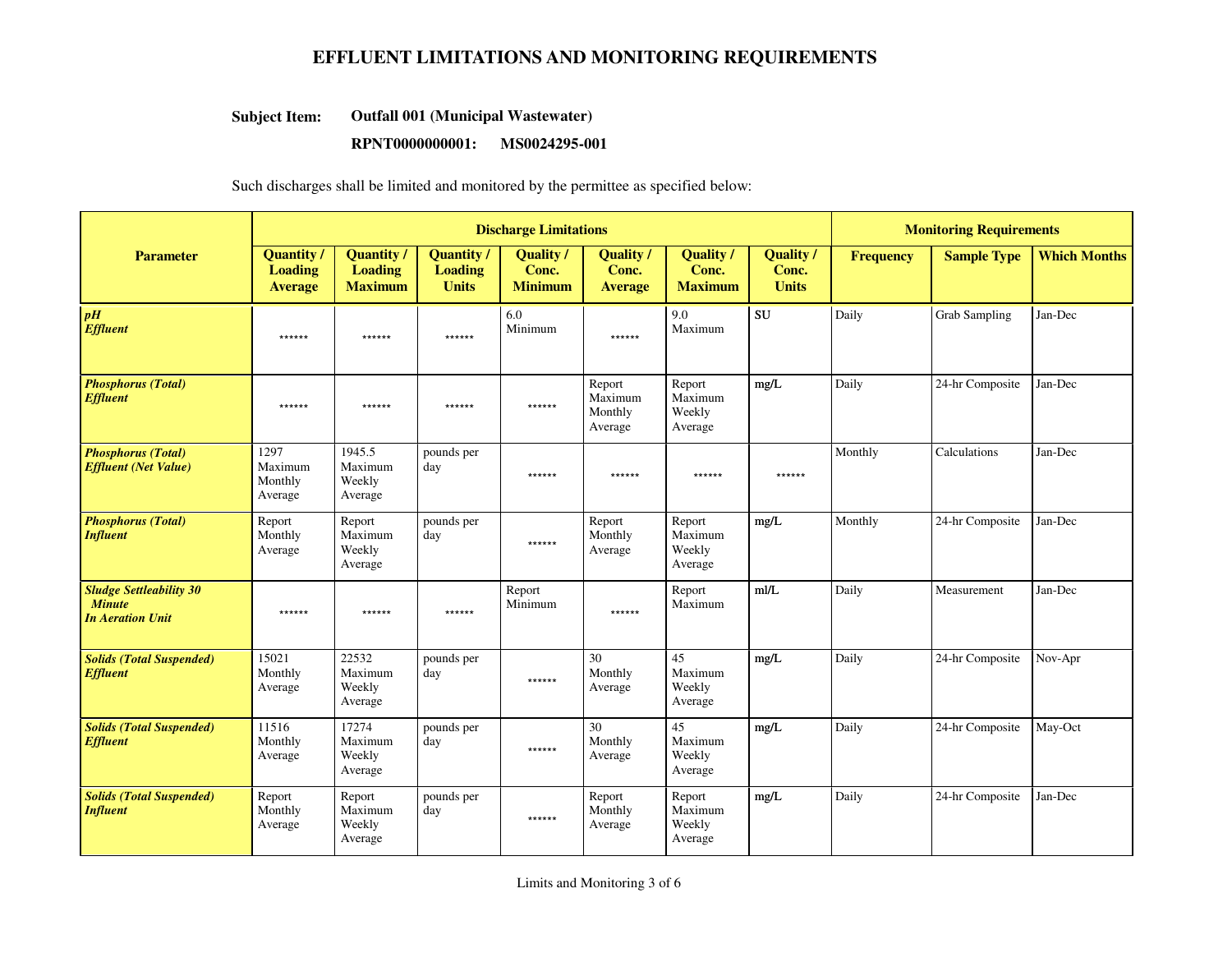#### **Outfall 001 (Municipal Wastewater)Subject Item:**

### **RPNT0000000001: MS0024295-001**

|                                                           |                                                       |                                                       | <b>Discharge Limitations</b>                      |                                      | <b>Monitoring Requirements</b>            |                                             |                                           |                  |                     |                     |
|-----------------------------------------------------------|-------------------------------------------------------|-------------------------------------------------------|---------------------------------------------------|--------------------------------------|-------------------------------------------|---------------------------------------------|-------------------------------------------|------------------|---------------------|---------------------|
| <b>Parameter</b>                                          | <b>Quantity</b> /<br><b>Loading</b><br><b>Average</b> | <b>Quantity</b> /<br><b>Loading</b><br><b>Maximum</b> | <b>Quantity</b><br><b>Loading</b><br><b>Units</b> | Quality /<br>Conc.<br><b>Minimum</b> | <b>Quality</b><br>Conc.<br><b>Average</b> | <b>Quality /</b><br>Conc.<br><b>Maximum</b> | <b>Quality</b> /<br>Conc.<br><b>Units</b> | <b>Frequency</b> | <b>Sample Type</b>  | <b>Which Months</b> |
| <b>Solids (Total Suspended)</b><br><b>Percent Removal</b> | ******                                                | ******                                                | ******                                            | 85<br>Minimum                        | ******                                    | ******                                      | % removal<br>efficiency                   | Monthly          | <b>Calculations</b> | Jan-Dec             |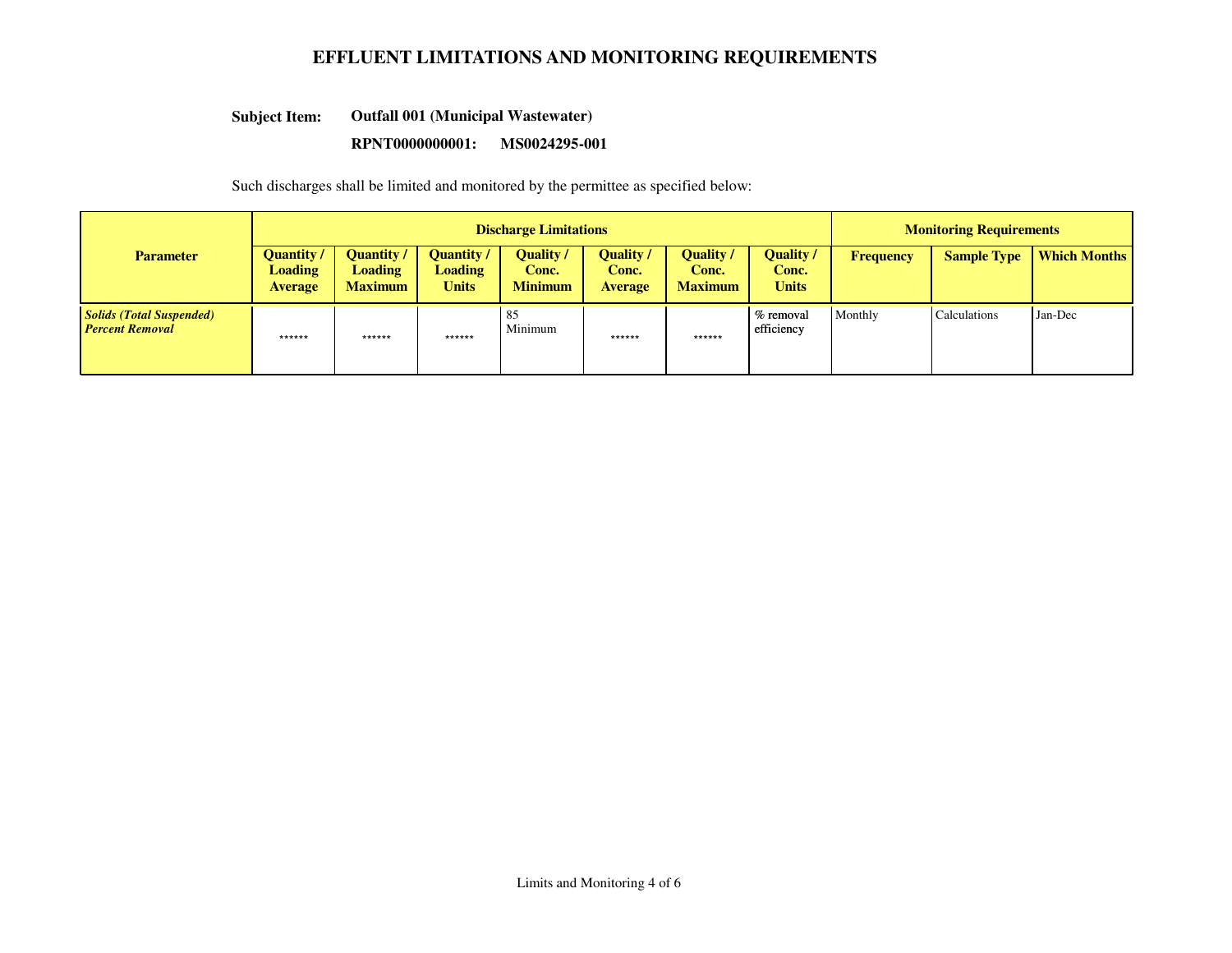#### **Outfall 101 (Internal Outfall from Mechanical Treatment Plant)Subject Item:**

#### **RPNT0000000002: MS0024295-101**

|                         |                                                       |                                                       | <b>Discharge Limitations</b>                      | <b>Monitoring Requirements</b>              |                                             |                                             |                                           |                  |                        |                     |
|-------------------------|-------------------------------------------------------|-------------------------------------------------------|---------------------------------------------------|---------------------------------------------|---------------------------------------------|---------------------------------------------|-------------------------------------------|------------------|------------------------|---------------------|
| <b>Parameter</b>        | <b>Quantity</b> /<br><b>Loading</b><br><b>Average</b> | <b>Quantity</b> /<br><b>Loading</b><br><b>Maximum</b> | <b>Ouantity</b><br><b>Loading</b><br><b>Units</b> | <b>Quality</b> /<br>Conc.<br><b>Minimum</b> | <b>Quality</b> /<br>Conc.<br><b>Average</b> | <b>Quality</b> /<br>Conc.<br><b>Maximum</b> | <b>Quality</b> /<br>Conc.<br><b>Units</b> | <b>Frequency</b> | <b>Sample Type</b>     | <b>Which Months</b> |
| Flow<br><b>Effluent</b> | Report<br>Monthly<br>Average                          | Report<br>Maximum<br>Weekly<br>Average                | Million<br>Gallons per<br>Day                     | ******                                      | ******                                      | ******                                      | ******                                    | Continuously     | Continuous<br>Recorder | Jan-Dec             |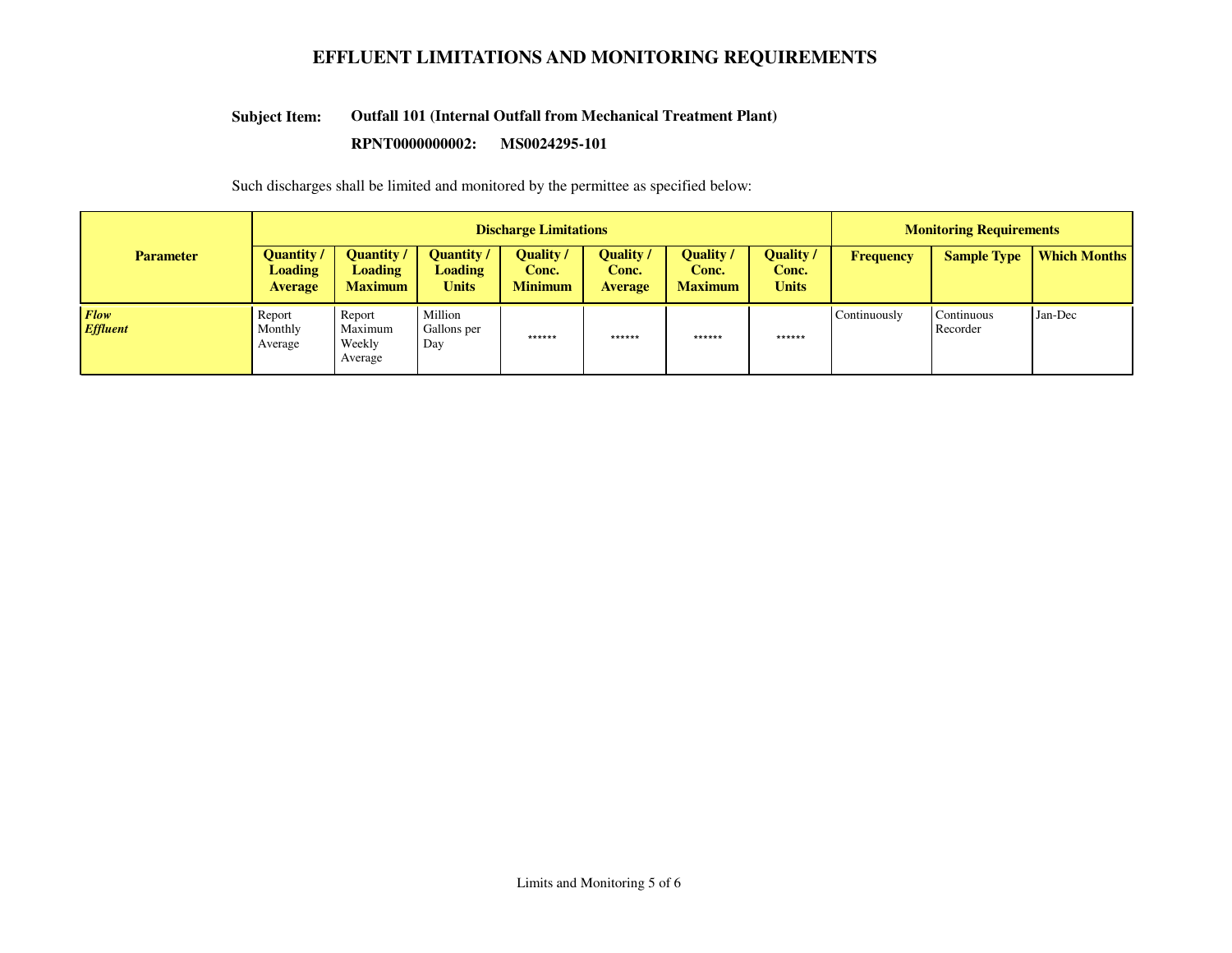#### **Outfall 201 (Internal Outfall from Storm Lagoons)Subject Item:**

#### **RPNT0000000003: MS0024295-201**

|                                                                                       |                                                       |                                                     | <b>Discharge Limitations</b>                |                                      | <b>Monitoring Requirements</b>       |                                           |                                           |                             |                        |                     |
|---------------------------------------------------------------------------------------|-------------------------------------------------------|-----------------------------------------------------|---------------------------------------------|--------------------------------------|--------------------------------------|-------------------------------------------|-------------------------------------------|-----------------------------|------------------------|---------------------|
| <b>Parameter</b>                                                                      | <b>Quantity</b> /<br><b>Loading</b><br><b>Average</b> | <b>Ouantity</b><br><b>Loading</b><br><b>Maximum</b> | Quantity/<br><b>Loading</b><br><b>Units</b> | Quality /<br>Conc.<br><b>Minimum</b> | Quality /<br>Conc.<br><b>Average</b> | <b>Ouality</b><br>Conc.<br><b>Maximum</b> | <b>Ouality</b> /<br>Conc.<br><b>Units</b> | <b>Frequency</b>            | <b>Sample Type</b>     | <b>Which Months</b> |
| <b>Ammonia Nitrogen, Total</b><br>(as N)<br><b>Effluent</b>                           | Report<br>Monthly<br>Average                          | Report<br>Maximum<br>Weekly<br>Average              | pounds per<br>day                           | ******                               | Report<br>Monthly<br>Average         | Report<br>Maximum<br>Weekly<br>Average    | mg/L                                      | Daily When<br>Discharging   | <b>Grab Sampling</b>   | Jan-Dec             |
| Flow<br><b>Effluent</b>                                                               | Report<br>Monthly<br>Average                          | Report<br>Maximum<br>Weekly<br>Average              | Million<br>Gallons per<br>Day               | ******                               | ******                               | ******                                    | ******                                    | Continuously                | Continuous<br>Recorder | Jan-Dec             |
| <b>Mercury</b><br>(Total Recoverable)<br><b>Effluent</b>                              | ******                                                | ******                                              | ******                                      | ******                               | Report<br>Monthly<br>Average         | Report<br>Maximum<br>Weekly<br>Average    | mg/L                                      | Monthly When<br>Discharging | <b>Grab Sampling</b>   | Jan-Dec             |
| Oxygen Demand, carbonaceo<br>us biochemical, 5-day (20<br>degree C<br><b>Effluent</b> | Report<br>Monthly<br>Average                          | Report<br>Maximum<br>Weekly<br>Average              | pounds per<br>day                           | ******                               | Report<br>Monthly<br>Average         | Report<br>Maximum<br>Weekly<br>Average    | mg/L                                      | Daily When<br>Discharging   | <b>Grab Sampling</b>   | Jan-Dec             |
| pH<br><b>Effluent</b>                                                                 | ******                                                | ******                                              | ******                                      | Report<br>Minimum                    | ******                               | Report<br>Maximum                         | <b>SU</b>                                 | Daily When<br>Discharging   | <b>Grab Sampling</b>   | Jan-Dec             |
| <b>Solids (Total Suspended)</b><br><b>Effluent</b>                                    | Report<br>Monthly<br>Average                          | Report<br>Maximum<br>Weekly<br>Average              | pounds per<br>day                           | ******                               | Report<br>Monthly<br>Average         | Report<br>Maximum<br>Weekly<br>Average    | mg/L                                      | Daily When<br>Discharging   | <b>Grab Sampling</b>   | Jan-Dec             |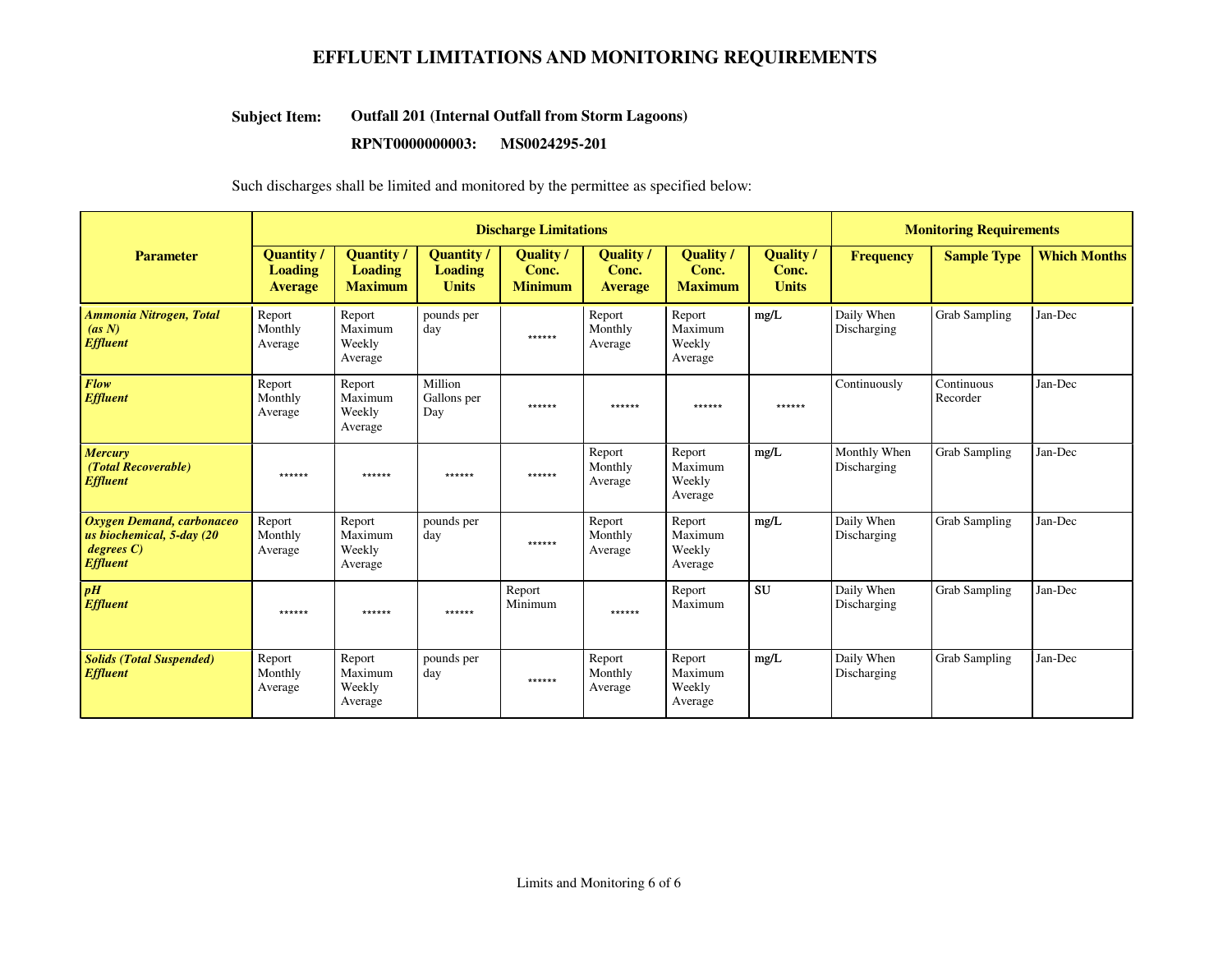Jackson POTW, Savanna StreetFacility Requirements Permit Number:MS0024295Activity ID No.: PER20210001

## **AI0000013201 (MS0024295):**

Limitation Requirements:

| Condition |           |                                                                                                                                                                                                                                                                                                                                                                                                                                                                                                                                                                                                                                                                                                                                                                                                                  |
|-----------|-----------|------------------------------------------------------------------------------------------------------------------------------------------------------------------------------------------------------------------------------------------------------------------------------------------------------------------------------------------------------------------------------------------------------------------------------------------------------------------------------------------------------------------------------------------------------------------------------------------------------------------------------------------------------------------------------------------------------------------------------------------------------------------------------------------------------------------|
| No.       | Parameter | Condition                                                                                                                                                                                                                                                                                                                                                                                                                                                                                                                                                                                                                                                                                                                                                                                                        |
| $L-1$     |           | The discharge of wastewater by Outfall 201 will be considered a bypass of the wastewater treatment system, and is subject to the<br>conditions of bypassing as addressed in Permit Conditions S-5, and T-32 through T-35. [40 CFR]                                                                                                                                                                                                                                                                                                                                                                                                                                                                                                                                                                               |
| $L-2$     |           | The following sampling locations must be used to calculate percent removal limitations. The influent samples must be collected<br>after the combination of all influent wastestreams, but prior to influent screening and grit removal. The effluent samples must be<br>collected after final treatment, but prior to discharge to the receiving stream. [40 CFR]                                                                                                                                                                                                                                                                                                                                                                                                                                                |
| $L-3$     |           | The Permittee is required to sample the effluent at Outfall 001 for Total Nitrogen and Total Phosphorus. The results are reported<br>as the effluent value for each parameter on the Discharge Monitoring Report for Jackson POTW, Savannah Street The effluent<br>values for Total Nitrogen and Total Phosphorus shall be combined with the effluent values from Jackson POTW, Tranhon/ Big<br>Creek and O.B. Curtis Water Treatment Plant. The calculated combination shall be reported on the Discharge Monitoring Report<br>for Jackson POTW, Savannah Street as the Effluent (Net Value). The Effluent (Net Value) shall comply with the Total Nitrogen<br>and Total Phosphorus wasteload allocation established in the Nutrient TMDL for the Pearl River. [11 Miss. Admin. Code Pt. 6,<br>Ch. 1, Subch. 1. |
| $L-4$     |           | There shall be no discharge of floating solids or visible foam in other than trace amounts. [11 Miss. Admin. Code Pt. 6, R.<br>2.2.A(2).                                                                                                                                                                                                                                                                                                                                                                                                                                                                                                                                                                                                                                                                         |
| $L-5$     |           | The effluent shall not cause an accumulation of solids or sewage sludges in the receiving stream. [11 Miss. Admin. Code Pt. 6, R.<br>2.2.A(2).                                                                                                                                                                                                                                                                                                                                                                                                                                                                                                                                                                                                                                                                   |
| $L-6$     |           | The discharges shall not cause the occurrence of a visible sheen on the surface of the receiving waters. [11 Miss. Admin. Code Pt.<br>6, R. 2.2.A(2).                                                                                                                                                                                                                                                                                                                                                                                                                                                                                                                                                                                                                                                            |
| $L-7$     |           | Samples taken in compliance with the monitoring requirements specified in this permit shall be taken at the nearest accessible<br>point after final treatment but prior to mixing with the receiving stream or as otherwise specified in this permit. [11 Miss. Admin.<br>Code Pt. 6, R. 1.1.4.A(28).]                                                                                                                                                                                                                                                                                                                                                                                                                                                                                                           |

Page 1 of 25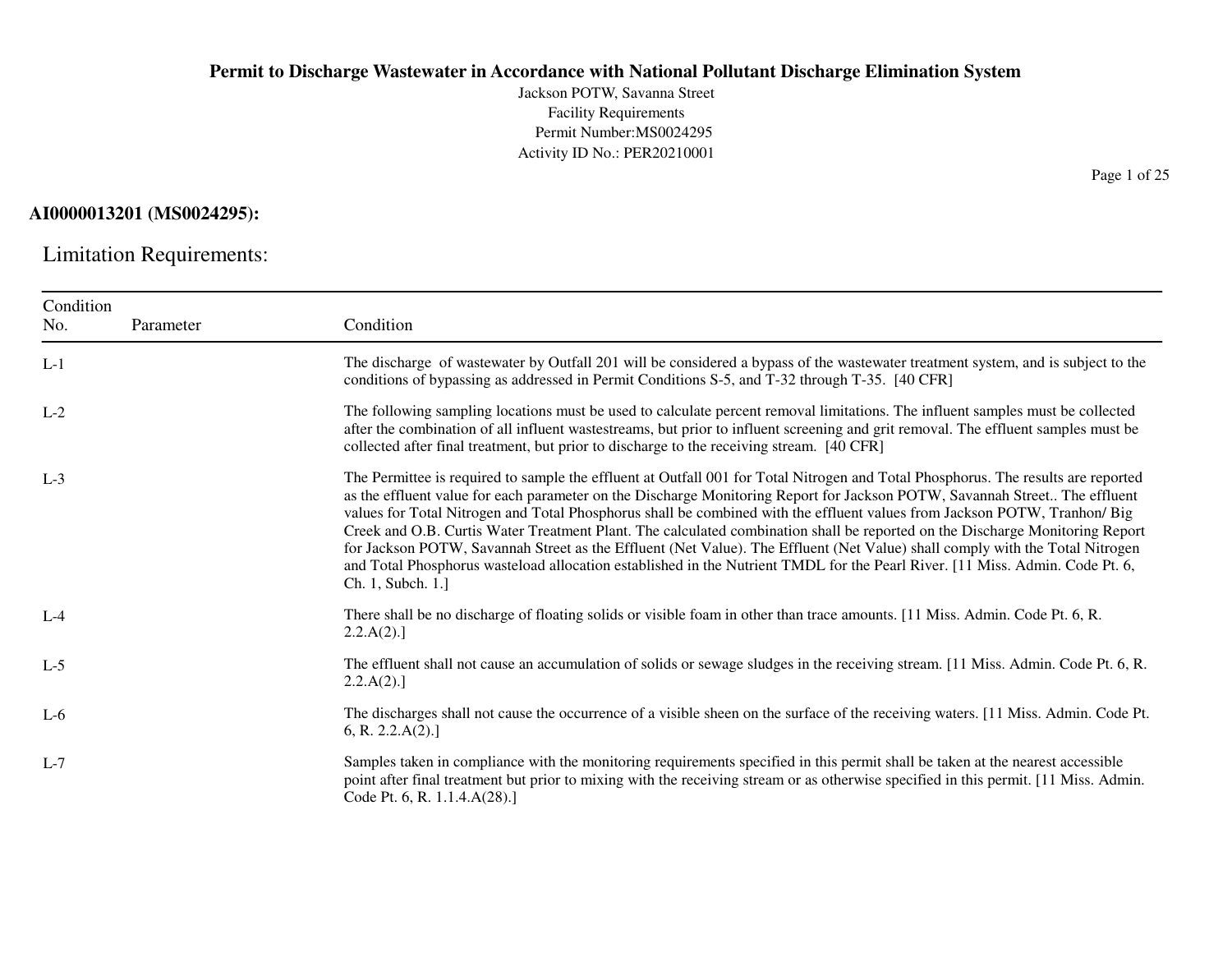Jackson POTW, Savanna StreetFacility Requirements Permit Number:MS0024295Activity ID No.: PER20210001

**AI0000013201 (continued):**

Record-Keeping Requirements:

| Condition<br>No. | Condition                                                                                                                                                                                                                                                                                                          |
|------------------|--------------------------------------------------------------------------------------------------------------------------------------------------------------------------------------------------------------------------------------------------------------------------------------------------------------------|
| $R-1$            | Recording of Results                                                                                                                                                                                                                                                                                               |
|                  | For each measurement or sample taken pursuant to the requirements of this permit, the permittee shall maintain records of all information obtained from such<br>monitoring including:                                                                                                                              |
|                  | (1) The exact place, date, and time of sampling;<br>(2) The dates the analyses were performed;<br>(3) The person(s) who performed the analyses;<br>(4) The analytical techniques, procedures or methods used; and<br>(5) The results of all required analyses. [11 Miss. Admin. Code Pt. 6, R. $1.1.4.A(29)(a).$ ] |

Page 2 of 25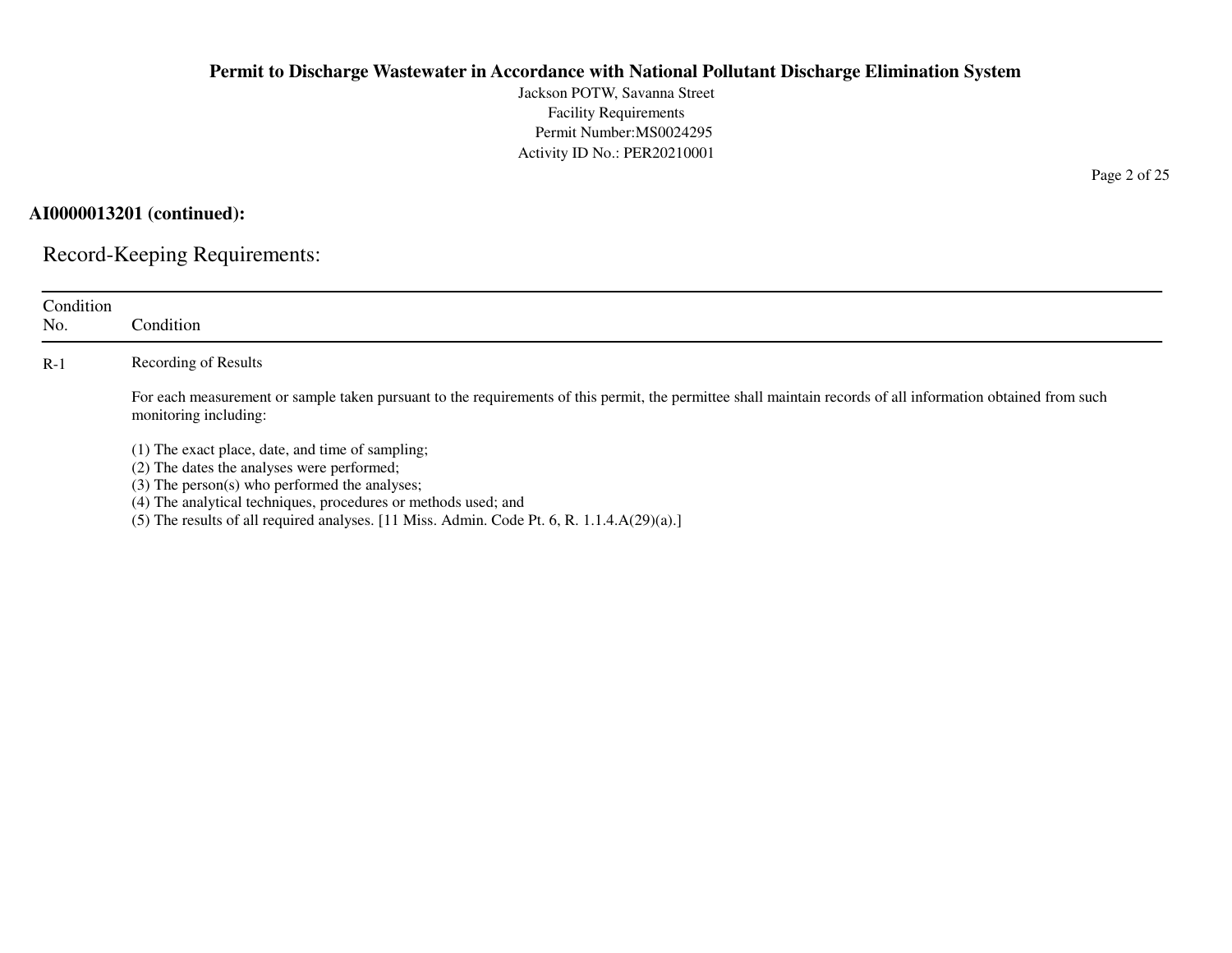Jackson POTW, Savanna StreetFacility Requirements Permit Number:MS0024295Activity ID No.: PER20210001

## **AI0000013201 (continued):**

Submittal/Action Requirements:

| Condition<br>No. | Condition                                                                                                                                                                                                                                                                                                                                                                                                                                                                                                                                                                                                                                                                                                                                                                                                                                                                                                                                                                                                                                                                                                                                                                                                                                                                                                                                                                                                                                                                                                                                                                                                                                                                             |
|------------------|---------------------------------------------------------------------------------------------------------------------------------------------------------------------------------------------------------------------------------------------------------------------------------------------------------------------------------------------------------------------------------------------------------------------------------------------------------------------------------------------------------------------------------------------------------------------------------------------------------------------------------------------------------------------------------------------------------------------------------------------------------------------------------------------------------------------------------------------------------------------------------------------------------------------------------------------------------------------------------------------------------------------------------------------------------------------------------------------------------------------------------------------------------------------------------------------------------------------------------------------------------------------------------------------------------------------------------------------------------------------------------------------------------------------------------------------------------------------------------------------------------------------------------------------------------------------------------------------------------------------------------------------------------------------------------------|
| $S-1$            | Noncompliance Notification - Twenty-Four Hour Reporting                                                                                                                                                                                                                                                                                                                                                                                                                                                                                                                                                                                                                                                                                                                                                                                                                                                                                                                                                                                                                                                                                                                                                                                                                                                                                                                                                                                                                                                                                                                                                                                                                               |
|                  | (1) The permittee shall report any noncompliance which may endanger health or the environment. Any information shall be provided orally within 24 hours from<br>the time the permittee becomes aware of the circumstances. A written submission shall also be provided within 5 days of the time the permittee becomes aware of<br>the circumstances. The written submission shall contain a description of the noncompliance and its cause; the period of noncompliance, including exact dates and<br>times, and if the noncompliance has not been corrected, the anticipated time it is expected to continue; and steps taken or planned to reduce, eliminate, and/or<br>prevent recurrence of the noncompliance.                                                                                                                                                                                                                                                                                                                                                                                                                                                                                                                                                                                                                                                                                                                                                                                                                                                                                                                                                                   |
|                  | (2) The following shall be included as information which must be reported within 24 hours under this paragraph.<br>(i) Any unanticipated bypass which exceeds any effluent limitation in the permit.<br>(ii) Any upset which exceeds any effluent limitation in the permit.<br>(iii) Any Sanitary Sewer Overflows (SSOs).<br>(iv) Violation of a maximum daily discharge limitation for any of the pollutants listed by the Permit Board in the permit to be reported within 24 hours.<br>(v) The Executive Director may waive the written report on a case-by-case basis for reports under paragraph (1) of this section if the oral report has been received<br>within 24 hours. [WPC-1 Chapter One Section IV.A(29)e]                                                                                                                                                                                                                                                                                                                                                                                                                                                                                                                                                                                                                                                                                                                                                                                                                                                                                                                                                              |
| $S-2$            | Sludge Management Requirements.                                                                                                                                                                                                                                                                                                                                                                                                                                                                                                                                                                                                                                                                                                                                                                                                                                                                                                                                                                                                                                                                                                                                                                                                                                                                                                                                                                                                                                                                                                                                                                                                                                                       |
|                  | (1) General Compliance: The permittee shall comply with all existing Federal and State laws and regulations that apply to its sewage sludge use and disposal<br>practice(s), with the Mississippi Nonhazardous Waste Management Regulations and with the CWA Section 405(d) technical standards when promulgated.<br>(2) Reopener: If an applicable "acceptable management practice" or numerical limitation for pollutants in sewage sludge promulgated under Section $405(d)(2)$ of the<br>Clean Water Act, as amended by the Water Quality Act of 1987, is more stringent than the sludge pollutant limit or acceptable managment practice in this permit, or<br>controls a pollutant to conform to the requirements promulgated under Section $405(d)(2)$ . The permittee shall comply with the limitations by no later than the<br>compiance deadline specified in the applicable regulations as required by Section $405(d)(2)(D)$ of the Clean Water Act.<br>(3) Notice of Change in Sludge Disposal Practice: The permittee shall give prior notice to the Director of any change(s) planned in the permittee's sludge use or<br>disposal practice.<br>(4) Cause for Modification: 40 CFR 122.62(a)(1) provides that the following is a cause for modification but not revocation and reissuance of permits except when<br>the permittee requests or agrees.<br>(5) Alterations: There are material and substantial changes or additions to the permitted facility or activity which occurred after permit issuance which justify the<br>application of permit conditions that are different or absent in the existing permit. [11 Miss. Admin. Code Pt. 6, Ch. 1, Subch. 1.] |

Page 3 of 25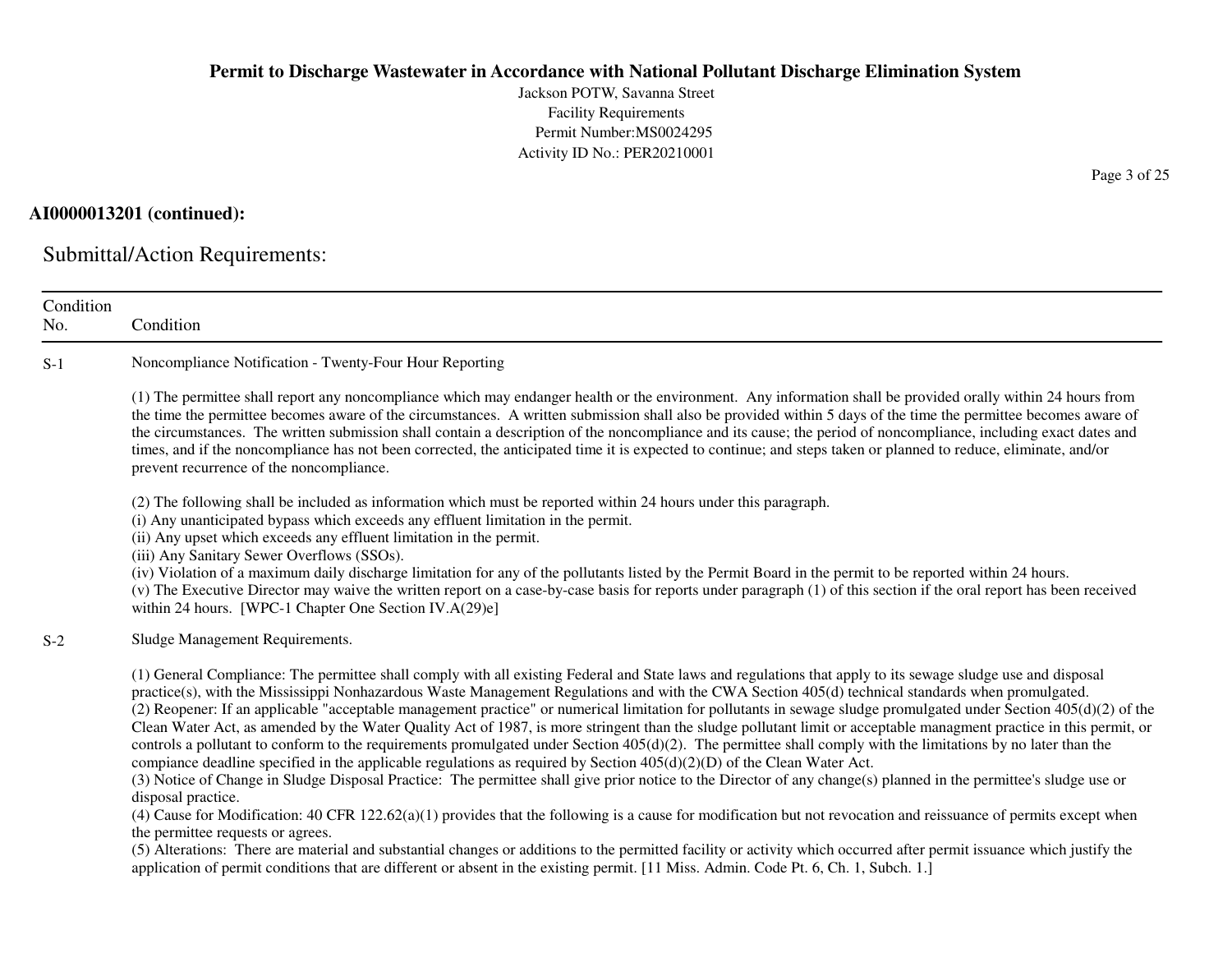Jackson POTW, Savanna StreetFacility Requirements Permit Number:MS0024295Activity ID No.: PER20210001

## **AI0000013201 (continued):**

Submittal/Action Requirements:

| Condition<br>No. | Condition                                                                                                                                                                                                                                                                                                                                                                                                                                                                                                                                                                                                                                                                                                                                                                                                                                                                                                                                                                                                                                                                                                                                                                                                                                                                                                                                                                                                                                                                                                                                                                                                                                                                                                                                                                                                                                                                                                                                                                                                                               |
|------------------|-----------------------------------------------------------------------------------------------------------------------------------------------------------------------------------------------------------------------------------------------------------------------------------------------------------------------------------------------------------------------------------------------------------------------------------------------------------------------------------------------------------------------------------------------------------------------------------------------------------------------------------------------------------------------------------------------------------------------------------------------------------------------------------------------------------------------------------------------------------------------------------------------------------------------------------------------------------------------------------------------------------------------------------------------------------------------------------------------------------------------------------------------------------------------------------------------------------------------------------------------------------------------------------------------------------------------------------------------------------------------------------------------------------------------------------------------------------------------------------------------------------------------------------------------------------------------------------------------------------------------------------------------------------------------------------------------------------------------------------------------------------------------------------------------------------------------------------------------------------------------------------------------------------------------------------------------------------------------------------------------------------------------------------------|
| $S-3$            | Pretreatment Requirements.                                                                                                                                                                                                                                                                                                                                                                                                                                                                                                                                                                                                                                                                                                                                                                                                                                                                                                                                                                                                                                                                                                                                                                                                                                                                                                                                                                                                                                                                                                                                                                                                                                                                                                                                                                                                                                                                                                                                                                                                              |
|                  | (1) This permit shall be modified, or alternately revoked and reissued by a date to be determined to incorporate and approved municipal pretreatment program as<br>required under Section 402(b)(8) of the Federal Water Pollution Control Act and implementing regulations or by the requirements of the approved State<br>pretreatment program, as appropriate.<br>(2) Effluent limitations from this discharge are listed in the Effluent Limitations section of this permit. If it becomes apparent that other pollutants attributable to<br>inputs from major contributing industries using the municipal system are also present in the permittee's discharge, this permit may be revised to specify effluent<br>limitations for any or all of such other pollutants in accordance with best practicable technology or water quality standards.<br>(3) Under no circumstances shall the permittee allow introduction of the following wastes or pollutants into the waste treatment system.<br>(a) Pollutants which create a fire or explosion hazard in the treatment works;<br>(b) Pollutants which will cause corrosive structural damage to treatment works; but in no case discharges with a pH designed lower than 5.0, unless the works are<br>specifically designed to accomodate such discharges;<br>(c) Solids or viscous substances in amounts which cause obstructions to the flow in sewer or interference with the proper operation of the treatment works;<br>(d) Wastewaters at a flow rate and/or pollutant discharge rate which is excessive over relatively short time periods so as to cause a loss of treatment efficiency;<br>(e) Heat in amounts which will inhibit biological activity in the treatment works resulting in interference, but in no case heat in such quantities that the temperature<br>of the influent exceeds 40 degrees Celsius (104 degrees Fahrenheit), unless approval for alternate limits has been granted by the Permit Board. [11 Miss. Admin.<br>Code Pt. 6, Ch. 1, Subch. 1.] |
| $S-4$            | Reporting                                                                                                                                                                                                                                                                                                                                                                                                                                                                                                                                                                                                                                                                                                                                                                                                                                                                                                                                                                                                                                                                                                                                                                                                                                                                                                                                                                                                                                                                                                                                                                                                                                                                                                                                                                                                                                                                                                                                                                                                                               |
|                  | Monitoring results obtained during the previous reporting period shall be summarized and reported on a Discharge Monitoring Report (DMR). DMR data must be<br>submitted submitted electronically using the MDEQ NetDMR system NO LATER THAT THE 28TH DAY OF THE MONTH FOLLOWING THE COMPLETED<br>REPORTING PERIOD.                                                                                                                                                                                                                                                                                                                                                                                                                                                                                                                                                                                                                                                                                                                                                                                                                                                                                                                                                                                                                                                                                                                                                                                                                                                                                                                                                                                                                                                                                                                                                                                                                                                                                                                      |
|                  | DMRs and all other reports required herein, shall be signed in accordance with 11 Miss. Admin. Code Pt. 6, R. 1.1.4.A(15)(c)(1). of the Mississippi Wastewater<br>Regulations. [11 Miss. Admin. Code Pt. 6, R. 1.1.4.A(15)c(1)., 40 CFR 122.21(1)(4)(i)]                                                                                                                                                                                                                                                                                                                                                                                                                                                                                                                                                                                                                                                                                                                                                                                                                                                                                                                                                                                                                                                                                                                                                                                                                                                                                                                                                                                                                                                                                                                                                                                                                                                                                                                                                                                |

Page 4 of 25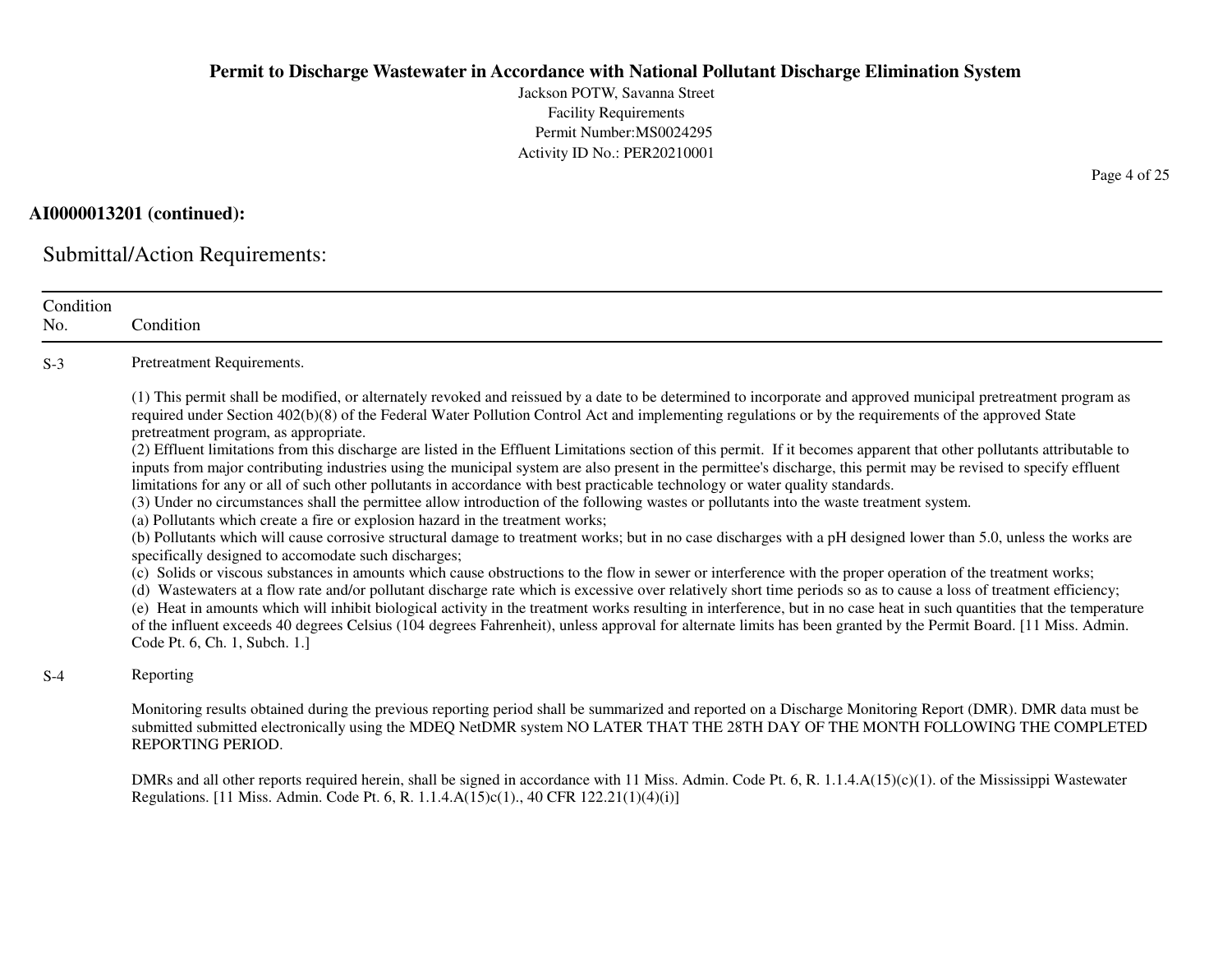Jackson POTW, Savanna StreetFacility Requirements Permit Number:MS0024295Activity ID No.: PER20210001

## **AI0000013201 (continued):**

Submittal/Action Requirements:

Miss. Admin. Code Pt. 6, R. 1.1.4.A(29)(f)., 40 CFR 122.41.(1)(7)]

| Condition<br>No. | Condition                                                                                                                                                                                                                                                                                                                                                                                                                                                                                                                                                                                                                                                                                                           |
|------------------|---------------------------------------------------------------------------------------------------------------------------------------------------------------------------------------------------------------------------------------------------------------------------------------------------------------------------------------------------------------------------------------------------------------------------------------------------------------------------------------------------------------------------------------------------------------------------------------------------------------------------------------------------------------------------------------------------------------------|
| $S-5$            | Noncompliance Notification - Twenty-Four Hour Reporting                                                                                                                                                                                                                                                                                                                                                                                                                                                                                                                                                                                                                                                             |
|                  | (1) The permittee shall report any noncompliance which may endanger health or the environment. Any information shall be provided orally within 24 hours from<br>the time the permittee becomes aware of the circumstances. A written submission shall also be provided within 5 days of the time the permittee becomes aware of<br>the circumstances. The written submission shall contain a description of the noncompliance and its cause; the period of noncompliance, including exact dates and<br>times, and if the noncompliance has not been corrected, the anticipated time it is expected to continue; and steps taken or planned to reduce, eliminate, and/or<br>prevent recurrence of the noncompliance. |
|                  | (2) The following shall be included as information which must be reported within 24 hours under this paragraph.<br>(i) Any unanticipated bypass which exceeds any effluent limitation in the permit.<br>(ii) Any upset which exceeds any effluent limitation in the permit.<br>(iii) Violation of a maximum daily discharge limitation for any of the pollutants listed by the Permit Board in the permit to be reported within 24 hours.<br>(iv) The Executive Director may waive the written report on a case-by-case basis for reports under paragraph (1) of this section if the oral report has been received<br>within 24 hours.                                                                              |
|                  | The Executive Director may waive the written report on a case-by-case basis for reports under paragraph (1) of this section if the oral report has been received<br>within 24 hours.                                                                                                                                                                                                                                                                                                                                                                                                                                                                                                                                |
|                  | All reports required by this condition which are submitted after December 20, 2025, shall be submitted by the permittee electronically as instructed by MDEQ. [11<br>Miss. Admin. Code Pt. 6, R. 1.1.4.A(29)(e)., 40 CFR 122.41.(1)(6)]                                                                                                                                                                                                                                                                                                                                                                                                                                                                             |
| $S-6$            | Noncompliance Notification - Other Noncompliance                                                                                                                                                                                                                                                                                                                                                                                                                                                                                                                                                                                                                                                                    |
|                  | The permittee shall report all instances of noncompliance not reported under the twenty-four hour reporting requirements, at the time monitoring reports are<br>submitted or within 30 days from the end of the month in which the noncompliance occurs. The reports shall contain the same information as is required under the<br>twenty-four hour reporting requirements contained in this permit.                                                                                                                                                                                                                                                                                                               |
|                  | All reports required by this condition which are submitted after December 20, 2025, shall be submitted by the permittee electronically as instructed by MDEQ. [11]                                                                                                                                                                                                                                                                                                                                                                                                                                                                                                                                                  |

Page 5 of 25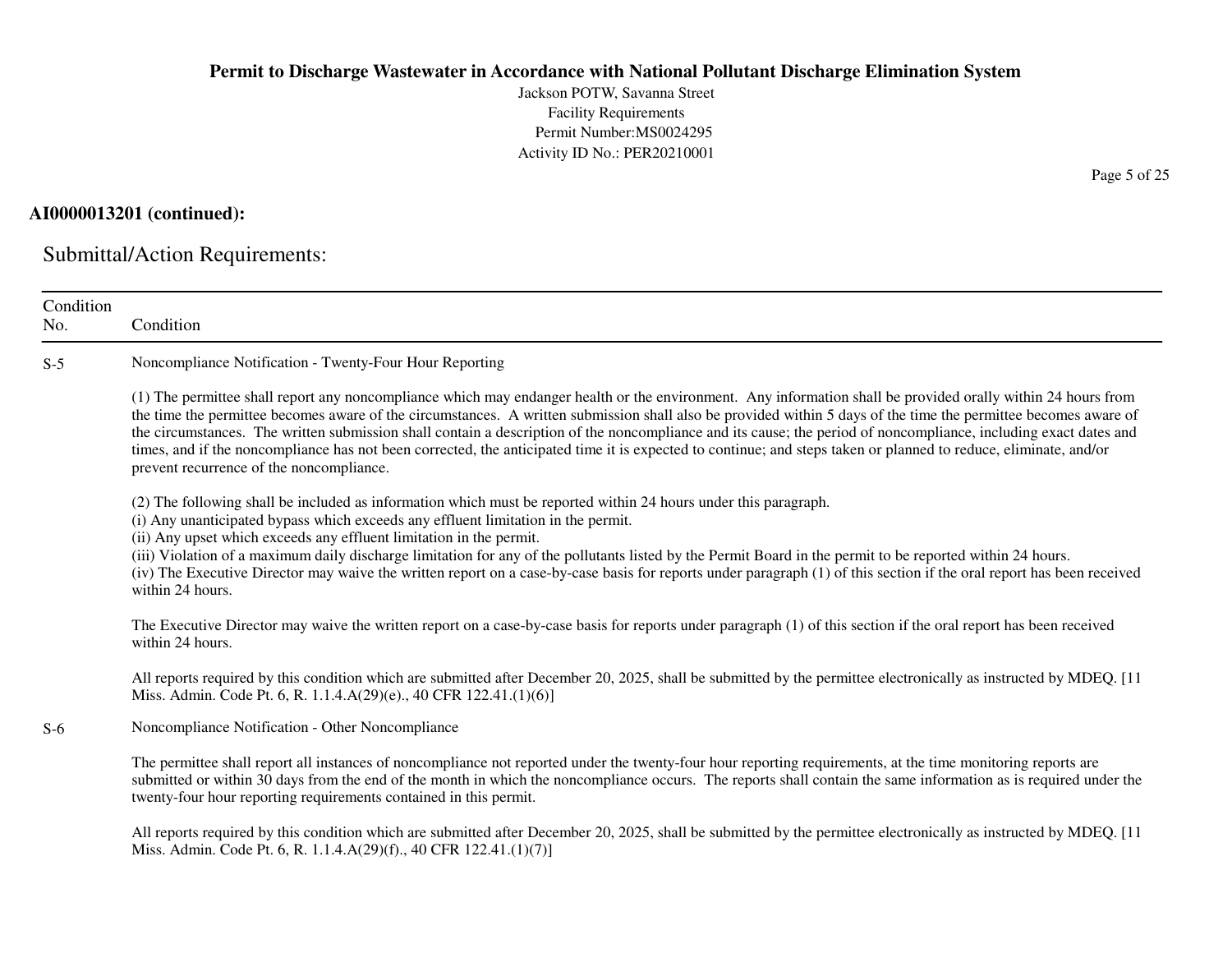Jackson POTW, Savanna StreetFacility Requirements Permit Number:MS0024295Activity ID No.: PER20210001

## **AI0000013201 (continued):**

Submittal/Action Requirements:

| Condition<br>No. | Condition                                                                                                                                                                                                                                                                                                                                                                                                                             |
|------------------|---------------------------------------------------------------------------------------------------------------------------------------------------------------------------------------------------------------------------------------------------------------------------------------------------------------------------------------------------------------------------------------------------------------------------------------|
| $S-7$            | Noncompliance Notification - Other Information                                                                                                                                                                                                                                                                                                                                                                                        |
|                  | Where the permittee becomes aware that it failed to submit any relevant facts in a permit application, or submitted incorrect information in a permit application or in<br>any report to the Permit Board, it shall promptly submit such facts or information. [11 Miss. Admin. Code Pt. 6, R. 1.1.4.A(29)(g).]                                                                                                                       |
| $S-8$            | Bypassing -Notice                                                                                                                                                                                                                                                                                                                                                                                                                     |
|                  | Anticipated bypass-<br>If the permittee knows in advance of the need for a bypass, it shall submit prior notice, if possible at least ten days before the date of the bypass.                                                                                                                                                                                                                                                         |
|                  | Unanticipated bypass-<br>The permittee shall submit notice of an unanticipated bypass as required by the twenty-four hour reporting requirements set forth in this permit.                                                                                                                                                                                                                                                            |
|                  | All reports required by this condition which are submitted after December 20, 2025, shall be submitted by the permittee electronically as instructed by MDEQ. [40]<br>CFR $122.41(m)(3)(i, ii)$                                                                                                                                                                                                                                       |
| $S-9$            | <b>Expiration of Permit</b>                                                                                                                                                                                                                                                                                                                                                                                                           |
|                  | At least 180 days prior to the expiration date of this permit pursuant to the State law and regulation, the permittee who wishes to continue to operate under this<br>permit shall submit an application to the Permit Board for reissuance. The Permit Board may grant permission to submit an application later than this, but no later<br>than the expiration date of the permit. $[11$ Miss. Admin. Code Pt. 6, R. $1.1.5.B(1).]$ |

Page 6 of 25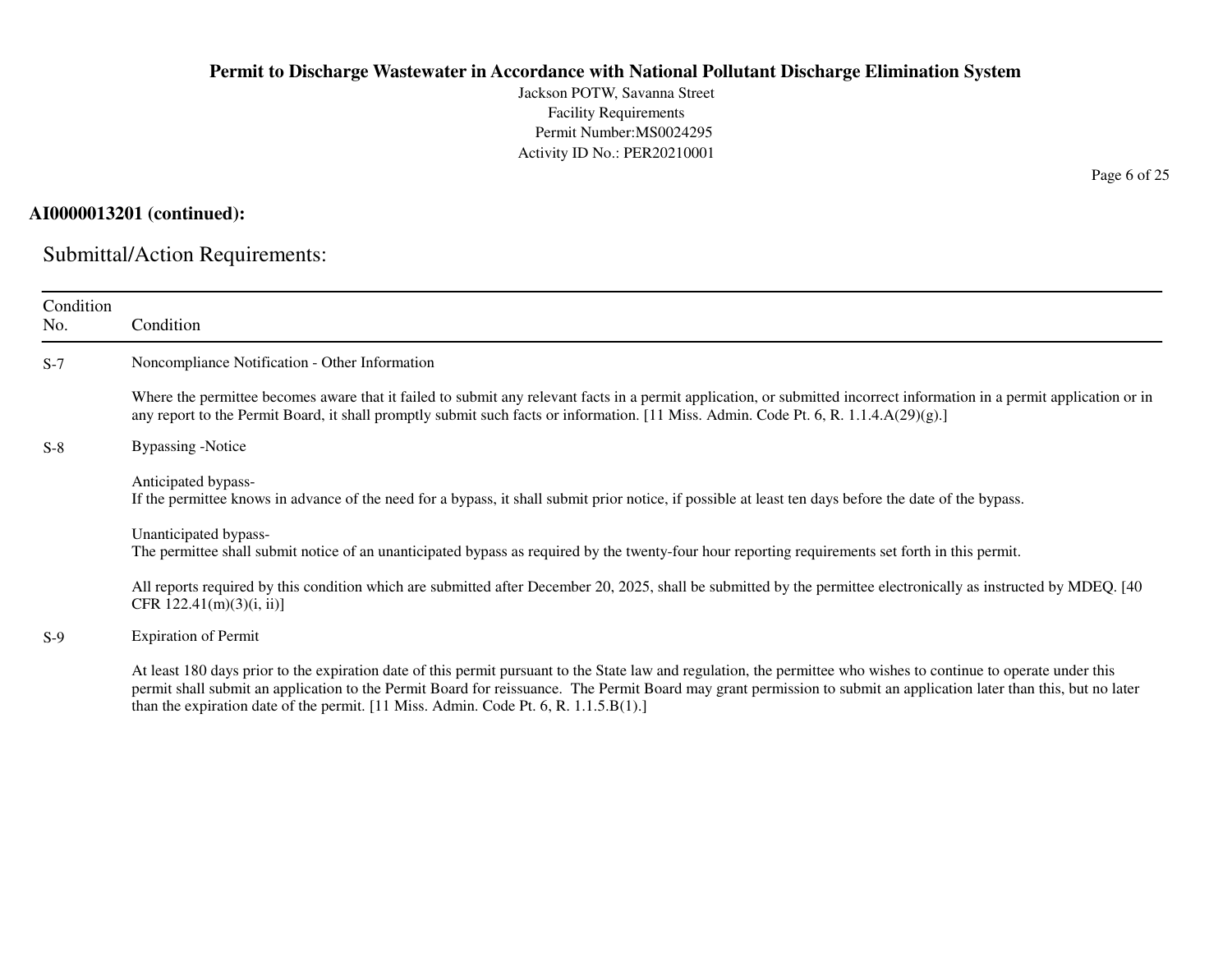Jackson POTW, Savanna StreetFacility Requirements Permit Number:MS0024295Activity ID No.: PER20210001

## **AI0000013201 (continued):**

Narrative Requirements: **Definitions:**

| Condition<br>No. | Condition                                                                                                                                                                                                                                                                                                                                                                                                                                                                                                                                                                                   |
|------------------|---------------------------------------------------------------------------------------------------------------------------------------------------------------------------------------------------------------------------------------------------------------------------------------------------------------------------------------------------------------------------------------------------------------------------------------------------------------------------------------------------------------------------------------------------------------------------------------------|
| $T-1$            | Definitions: General                                                                                                                                                                                                                                                                                                                                                                                                                                                                                                                                                                        |
|                  | The permittee shall refer to 11 Miss. Admin. Code Pt. 6, R. 1.1.1.A for definitions of any permit term not specified in this permit. [11 Miss. Admin. Code Pt. 6, R.<br>1.1.1.A.]                                                                                                                                                                                                                                                                                                                                                                                                           |
| $T-2$            | Definitions: Monthly Average                                                                                                                                                                                                                                                                                                                                                                                                                                                                                                                                                                |
|                  | "Monthly Average" means the average of "daily discharges" over a calendar month, calculated as the sum of all "daily discharges" measured during a calendar<br>month divided by the number of "daily discharges" measured during the month. The monthly average for E coli bacteria is the geometric mean of "daily discharges"<br>measured during the calendar month. In computing the geometric mean for E coli bacteria, the value one (1) shall be substituted for sample results of zero. [11]<br>Miss. Admin. Code Pt. 6, R. 1.1.1.A(44).]                                            |
| $T-3$            | Definitions: Daily Discharge                                                                                                                                                                                                                                                                                                                                                                                                                                                                                                                                                                |
|                  | "Daily discharge" means the "discharge of a pollutant" measured during a calendar day or any 24-hour period that reasonably represents the calendar day for<br>purposes of sampling. For pollutants with limitations expressed in units of mass, the "daily discharge" is calculated as the total mass of the pollutant discharged<br>over the day. For pollutants with limitations expressed in other units of measurements, the "daily average" is calculated as the average measurement of the discharge<br>of the pollutant over the day. [11 Miss. Admin. Code Pt. 6, R. 1.1.1.A(15).] |
| $T-4$            | Definitions: Daily Maximum                                                                                                                                                                                                                                                                                                                                                                                                                                                                                                                                                                  |
|                  | "Daily maximum" means the highest "daily discharge" over a calendar month. [11 Miss. Admin. Code Pt. 6, R. 1.1.1.A(16).]                                                                                                                                                                                                                                                                                                                                                                                                                                                                    |
| $T-5$            | Definitions: Maximum Weekly Average                                                                                                                                                                                                                                                                                                                                                                                                                                                                                                                                                         |
|                  | Maximum Weekly Average means the highest "weekly average" over a monitoring period. [40 CFR 122]                                                                                                                                                                                                                                                                                                                                                                                                                                                                                            |
| $T-6$            | <b>Definitions: Toxic Pollutants</b>                                                                                                                                                                                                                                                                                                                                                                                                                                                                                                                                                        |
|                  | "Toxic pollutants" means any pollutant listed as toxic under Section $307(a)(1)$ or, in the case of "sludge use or disposal practices", any pollutant identified in<br>regulations implementing Section 405(d) of the Clean Water Act. [11 Miss. Admin. Code Pt. 6, R. 1.1.1.A(71).]                                                                                                                                                                                                                                                                                                        |

Page 7 of 25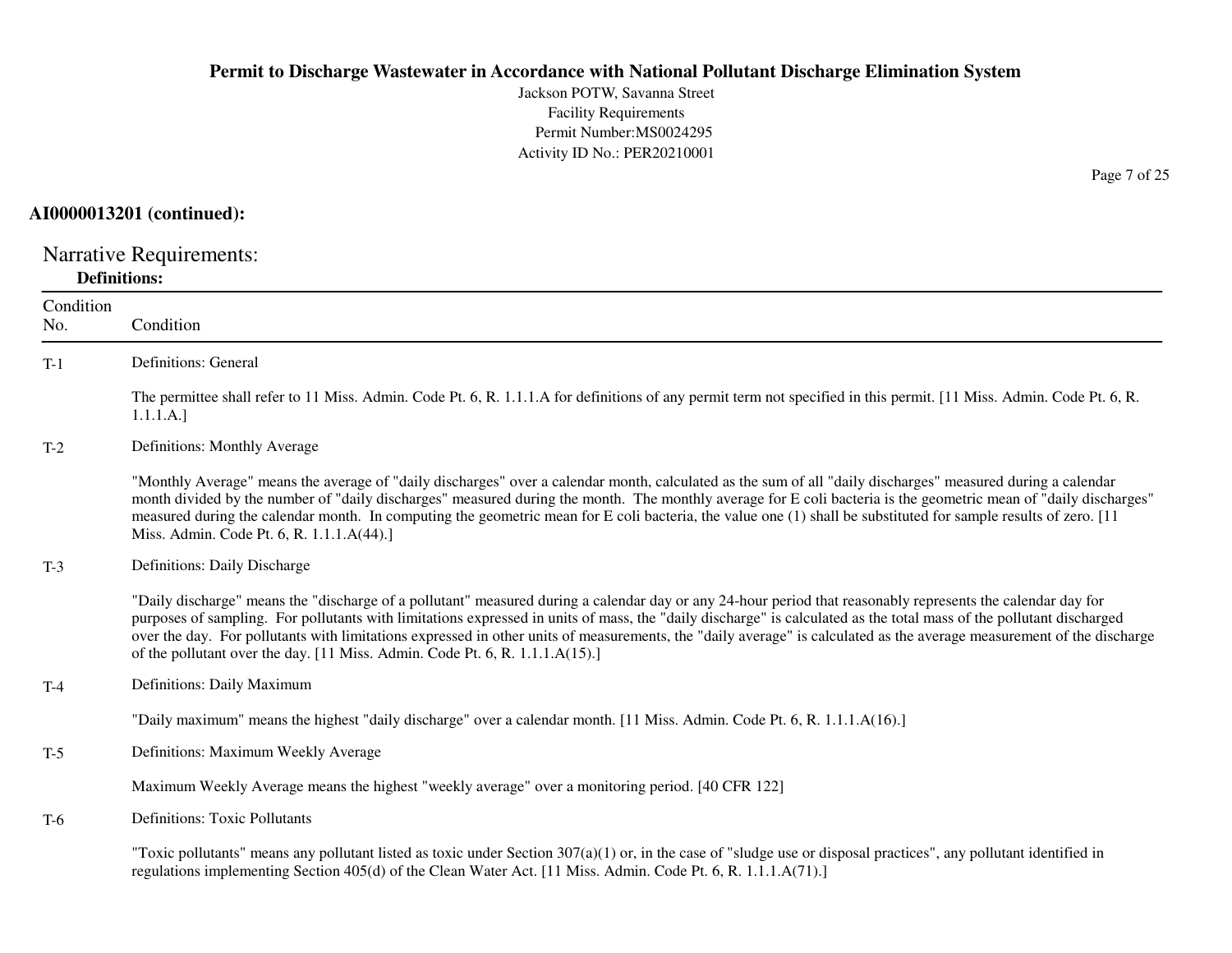Jackson POTW, Savanna StreetFacility Requirements Permit Number:MS0024295Activity ID No.: PER20210001

## **AI0000013201 (continued):**

Narrative Requirements: **Definitions:**

| Condition<br>No. | Condition                                                                                                                                                                                                                                                                                                                                                                                                                                                                                                                                                                                                                                                    |
|------------------|--------------------------------------------------------------------------------------------------------------------------------------------------------------------------------------------------------------------------------------------------------------------------------------------------------------------------------------------------------------------------------------------------------------------------------------------------------------------------------------------------------------------------------------------------------------------------------------------------------------------------------------------------------------|
| $T-7$            | <b>Definitions: Hazardous Substances</b>                                                                                                                                                                                                                                                                                                                                                                                                                                                                                                                                                                                                                     |
|                  | "Hazardous substances" are defined in 40 CFR 116.4. [40 CFR 116.4]                                                                                                                                                                                                                                                                                                                                                                                                                                                                                                                                                                                           |
| $T-8$            | Definitions: Weekly Average                                                                                                                                                                                                                                                                                                                                                                                                                                                                                                                                                                                                                                  |
|                  | "Weekly average" means the average of "daily discharges" over a calendar week, calculated as the sum of all "daily discharges" measured during a calendar week<br>divided by the number of "daily discharges" measured during that week. The weekly average for E coli bacteria is the geometric mean of all "daily discharges"<br>measured in a calendar week. In computing the geometric mean for E coli bacteria, one (1) shall be substituted for sample results of zero. For self-monitoring<br>purposes, the value to be reported is the single highest weekly average computed during a calendar month. [11 Miss. Admin. Code Pt. 6, R. 1.1.1.A(86).] |
| $T-9$            | Definitions: Quarterly Average                                                                                                                                                                                                                                                                                                                                                                                                                                                                                                                                                                                                                               |
|                  | "Quarterly Average" means the average of "daily discharges" over a three month period, calculated as the sum of all "daily discharges" measured during the quarter<br>divided by the number of "daily discharges" measured during the quarter. The quarterly average for E coli bacteria is the geometric mean of "daily discharges"<br>measured during the quarter. In computing the geometric mean for E coli bacteria, the value one (1) shall be substituted for sample results of zero. [11 Miss.<br>Admin. Code Pt. 6, R. 1.1.1.A(61).]                                                                                                                |
| $T-10$           | Definitions: Quarterly Maximum                                                                                                                                                                                                                                                                                                                                                                                                                                                                                                                                                                                                                               |
|                  | "Quarterly Maximum" means the highest "daily discharge" measured over a three-month period. [11 Miss. Admin. Code Pt. 6, R.1.1.1.A(62).]                                                                                                                                                                                                                                                                                                                                                                                                                                                                                                                     |
| $T-11$           | Definitions: Maximum Monthly Average                                                                                                                                                                                                                                                                                                                                                                                                                                                                                                                                                                                                                         |
|                  | Maximum Monthly Average means the highest "monthly average" over a monitoring period. [40 CFR 122]                                                                                                                                                                                                                                                                                                                                                                                                                                                                                                                                                           |

Page 8 of 25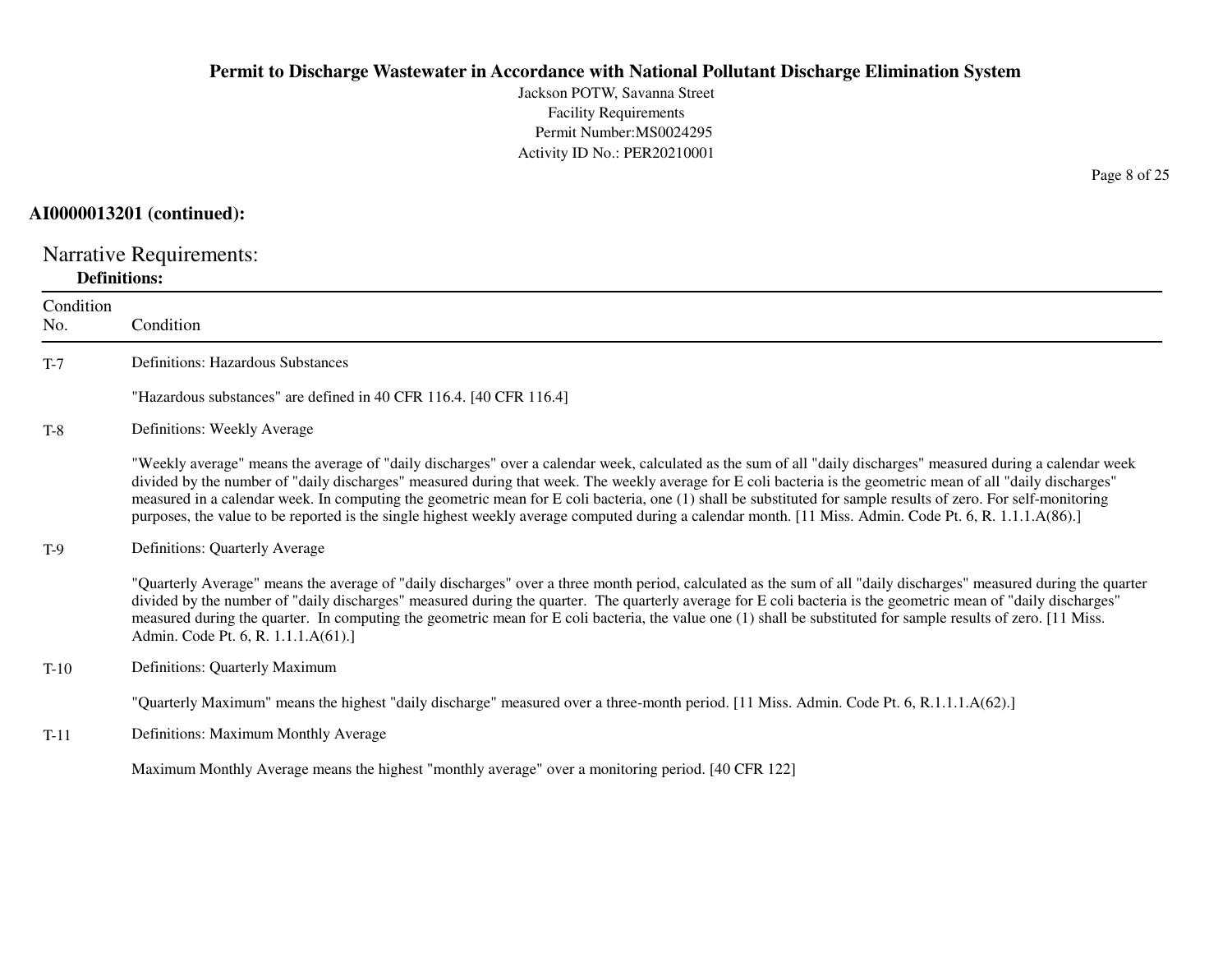Jackson POTW, Savanna StreetFacility Requirements Permit Number:MS0024295Activity ID No.: PER20210001

## **AI0000013201 (continued):**

Narrative Requirements:**Definitions:**

R. 1.1.1.A(67).]

| Condition<br>No. | Condition                                                                                                                                                                                                                                                                                                                                                                                                                                                                                                                                      |
|------------------|------------------------------------------------------------------------------------------------------------------------------------------------------------------------------------------------------------------------------------------------------------------------------------------------------------------------------------------------------------------------------------------------------------------------------------------------------------------------------------------------------------------------------------------------|
| $T-12$           | Definitions: Yearly Average                                                                                                                                                                                                                                                                                                                                                                                                                                                                                                                    |
|                  | "Yearly Average" means the average of "daily discharges" over a calendar year, calculated as the sum of all "daily discharges" measured during the calendar year<br>divided by the number of "daily discharges" measured during the calendar year. The yearly average for E coli bacteria is the geometric mean of "daily discharges"<br>during the calendar year. In computing the geometric mean for E coli bacteria, the value one (1) shall be substituted for sample results of zero. [11 Miss. Admin.<br>Code Pt. 6, R.1.1.1. $A(87)$ .] |
| $T-13$           | Definitions: Yearly Maximum                                                                                                                                                                                                                                                                                                                                                                                                                                                                                                                    |
|                  | "Yearly Maximum" means the highest "daily discharge" measured over a calendar year. [11 Miss. Admin. Code Pt. 6, R. 1.1.1.A(88).]                                                                                                                                                                                                                                                                                                                                                                                                              |
| $T-14$           | Definitions: "Submitted" means the document is postmarked on or before the applicable deadline, except as otherwise specified. [11 Miss. Admin. Code Pt. 6,                                                                                                                                                                                                                                                                                                                                                                                    |

Page 9 of 25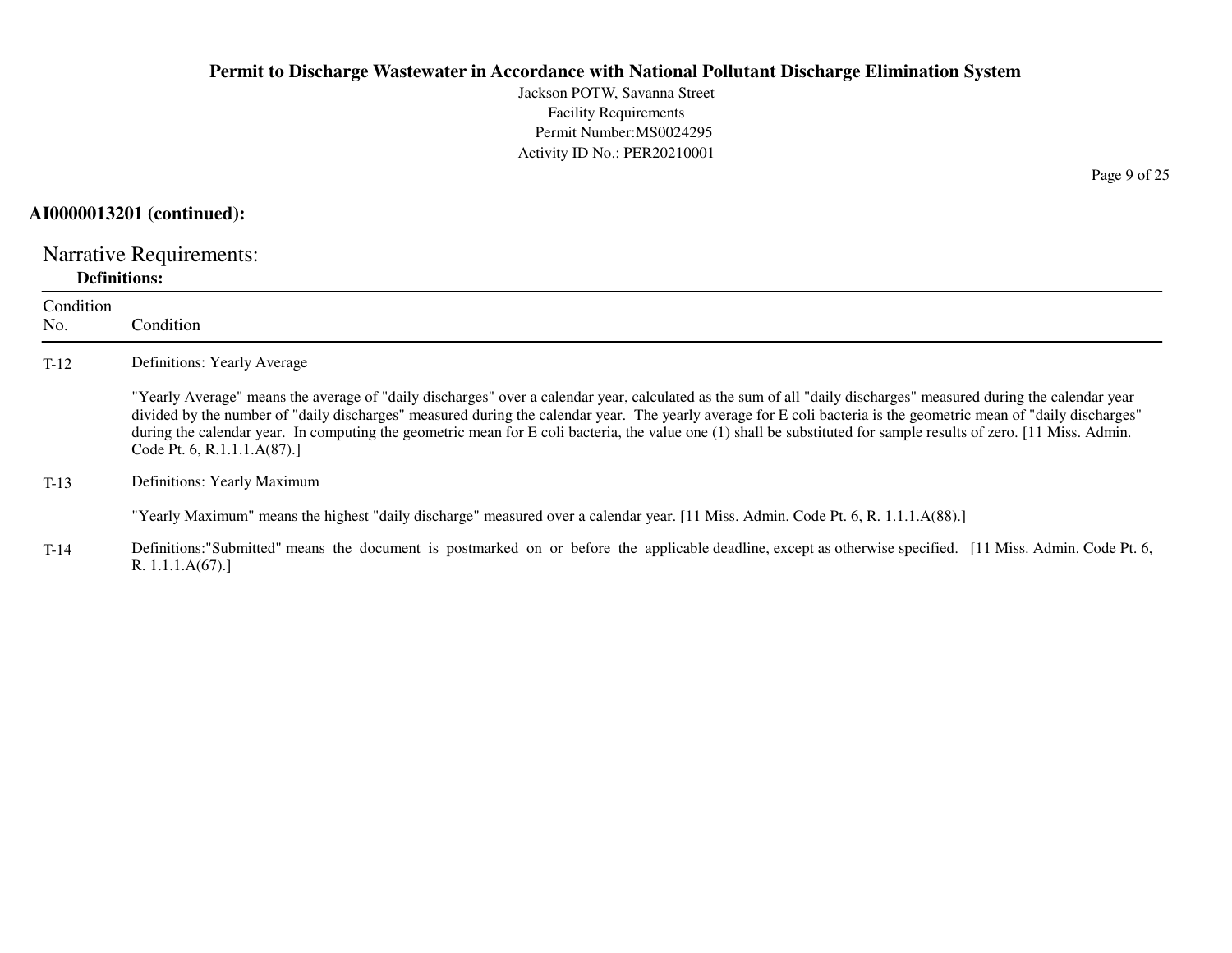Jackson POTW, Savanna StreetFacility Requirements Permit Number:MS0024295Activity ID No.: PER20210001

**AI0000013201 (continued):**

Narrative Requirements:

| Condition<br>No. | Condition                                                                                                                                                                                                                                                                                                                                                                                                                                                                                                                                                                                                                |
|------------------|--------------------------------------------------------------------------------------------------------------------------------------------------------------------------------------------------------------------------------------------------------------------------------------------------------------------------------------------------------------------------------------------------------------------------------------------------------------------------------------------------------------------------------------------------------------------------------------------------------------------------|
| $T-15$           | Sanitary Sewer Overflows (SSOs)                                                                                                                                                                                                                                                                                                                                                                                                                                                                                                                                                                                          |
|                  | The permittee shall identify all wastewater discharges, at locations not authorized as permitted outfalls, that occur prior to the headworks of the wastewater<br>treatment plant covered by this permit. The permittee shall report sanitary sewer overflows as required under the Twenty-Four Hour reporting requirements set forth<br>in this permit. The permittee shall submit, with the scheduled DMR Form, the following information for each discharge event at each source that occurs during the<br>reporting period covered by the DMR Form:                                                                  |
|                  | a. the cause of the discharge;<br>duration and volume (estimate if unknown);<br>b.<br>c. description of the source, e.g., manhole cover, pump station;<br>type of collection system that overflowed, i.e., combined or separate;<br>d.<br>e. location by street address, or any other appropriate method;<br>f. $date(s)$ of event;<br>the ultimate destination of the flow, e.g., surface water body, and use location, via municipal separate storm sewer system to a surface water body (show location<br>g.<br>on a USGS map or copy thereof); and<br>h. corrective actions or plans to eliminate future discharges. |
|                  | Submittal or reporting of any of this information does not provide relief from any subsequent enforcement actions for unpermitted discharges to waters of the State.<br>$[40 \text{ CFR}]$                                                                                                                                                                                                                                                                                                                                                                                                                               |
|                  |                                                                                                                                                                                                                                                                                                                                                                                                                                                                                                                                                                                                                          |

Page 10 of 25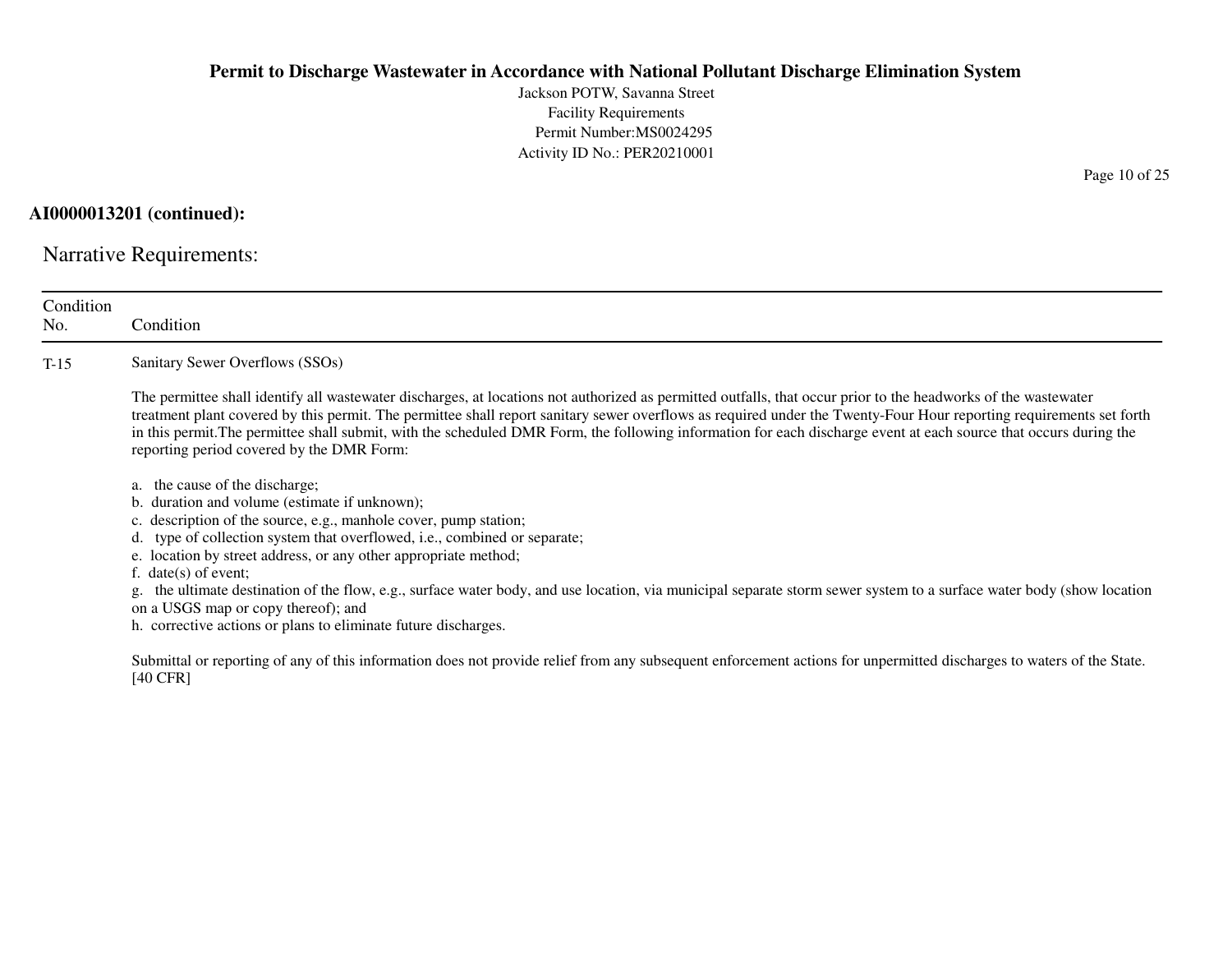Jackson POTW, Savanna StreetFacility Requirements Permit Number:MS0024295Activity ID No.: PER20210001

**AI0000013201 (continued):**

Narrative Requirements:

| Condition<br>No. | Condition                                                                                                                                                                                                                                                                                                                                                                                                                                                                                |
|------------------|------------------------------------------------------------------------------------------------------------------------------------------------------------------------------------------------------------------------------------------------------------------------------------------------------------------------------------------------------------------------------------------------------------------------------------------------------------------------------------------|
| $T-16$           | <b>Reopener Clause</b>                                                                                                                                                                                                                                                                                                                                                                                                                                                                   |
|                  | This permit shall be modified, or alternately, revoked and reissued, to comply with any applicable effluent standard, limitation or storm water regulation issued or<br>approved under Section $301(b)(2)(C)$ , and (D), $304(b)(2)$ , $307(a)(2)$ and $402(p)$ of the Federal Water Pollution Control Act if the effluent standard, limitation or<br>regulation so issued or approved:                                                                                                  |
|                  | 1. Contains different conditions or is otherwise more stringent than any effluent limitation in the permit; or                                                                                                                                                                                                                                                                                                                                                                           |
|                  | 2. Controls any pollutant not limited in the permit.<br>3. This permit can be modified from Quarterly to Semiannual WET test monitoring as described in the Chronic Bioassay Requirments section of the permit; or<br>4. This permit shall be modified to reflect any additional or otherwise more stringent limitations and additional monitoring as determined to be necessary by the<br>results of a Completed TMDL.                                                                  |
|                  | 5. This permit shall be reopened and modified, or alternately revoked and reissued, accordingly to reflect any additional, or otherwise updated limitations, and any<br>additional monitoring determined to be necessary to be consistent with the findings of any additional stream monitoring performed as a requirement of the approval<br>of the 2015 Pearl River Nutrient TMDL of which this facility is a part.                                                                    |
|                  | . [11 Miss. Admin. Code Pt. 6, R. 1.1.4.F(1).]                                                                                                                                                                                                                                                                                                                                                                                                                                           |
| $T-17$           | The permittee shall achieve compliance with the effluent limitations specified for discharge in accordance with the following schedule: Upon Permit Issuance. [11]<br>Miss. Admin. Code Pt. 6, R. 1.1.4.A(9).]                                                                                                                                                                                                                                                                           |
| $T-18$           | No later than 10 days following the date of compliance specified by this permit, the permittee shall submit either a report of progress or, in the case of specific<br>actions being required by identified dates, a written notice of compliance or noncompliance. In the latter case, the notice shall include the cause of noncompliance,<br>any remedial actions taken, and the probability of meeting the next scheduled requirement. [11 Miss. Admin. Code Pt. 6, R. 1.1.4.A(10).] |

Page 11 of 25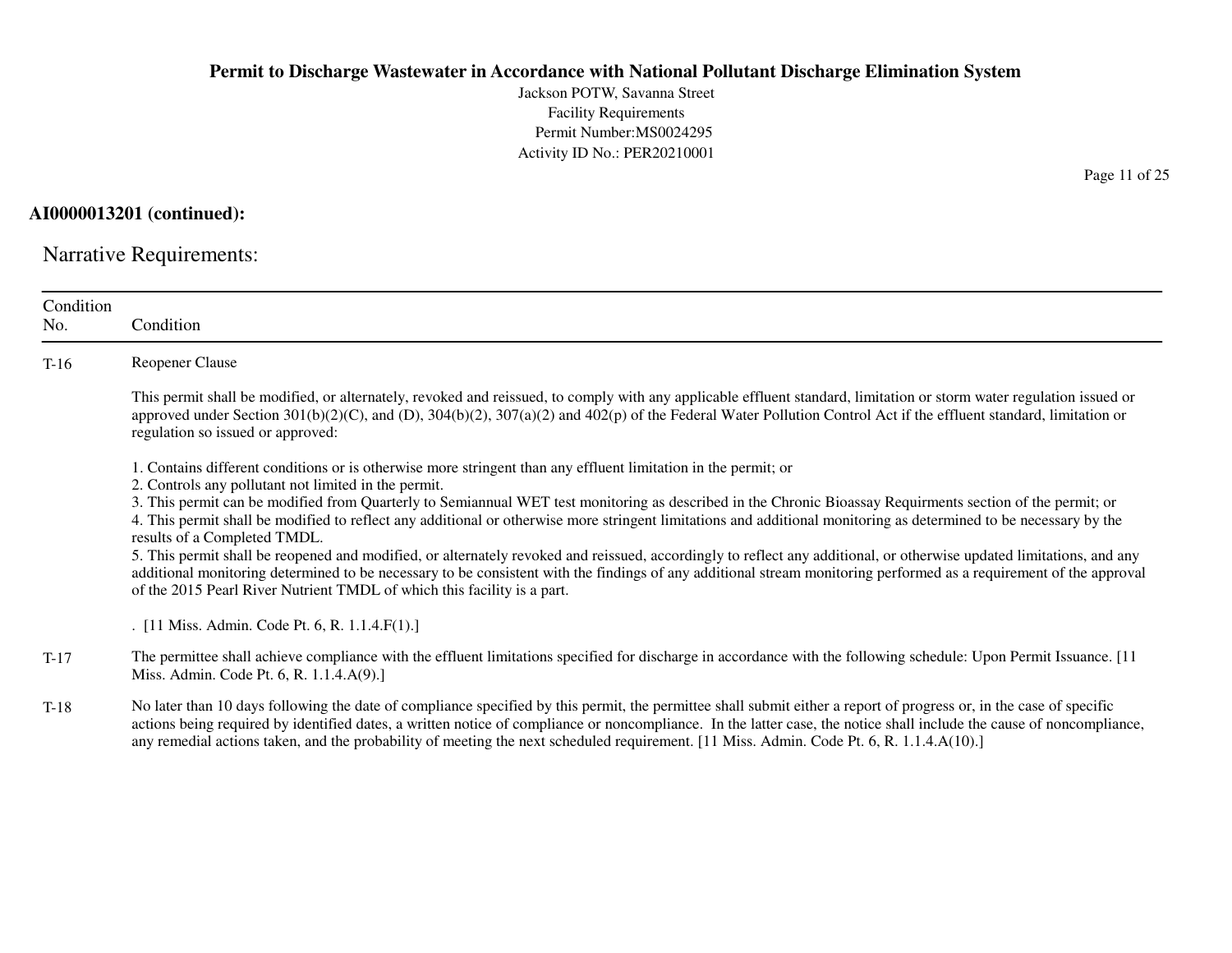Jackson POTW, Savanna StreetFacility Requirements Permit Number:MS0024295Activity ID No.: PER20210001

**AI0000013201 (continued):**

Narrative Requirements:

| Condition<br>No. | Condition                                                                                                                                                                                                                                                                                                                                                                                                                                                                                                                                                                                                                                                                                                                                                                                                                                                                                                                                                                         |
|------------------|-----------------------------------------------------------------------------------------------------------------------------------------------------------------------------------------------------------------------------------------------------------------------------------------------------------------------------------------------------------------------------------------------------------------------------------------------------------------------------------------------------------------------------------------------------------------------------------------------------------------------------------------------------------------------------------------------------------------------------------------------------------------------------------------------------------------------------------------------------------------------------------------------------------------------------------------------------------------------------------|
| $T-19$           | Change in Discharge                                                                                                                                                                                                                                                                                                                                                                                                                                                                                                                                                                                                                                                                                                                                                                                                                                                                                                                                                               |
|                  | All discharges authorized herein shall be consistent with the terms and conditions of this permit. The discharge of any pollutant identified in this permit more<br>frequently than or at a level in excess of that authorized shall constitute a violation of the permit. Any anticipated facility expansions or treatment modifications<br>which result in new, different, or increased discharges of pollutants must be reported by submission of a new NPDES application. If such changes will not violate<br>the effluent limitations to the Mississippi Environmental Quality Permit Board, the permit may be modified to specify and limit any pollutants not previously<br>limited. [11 Miss. Admin. Code Pt. 6, R. 1.1.4.A.]                                                                                                                                                                                                                                             |
| $T-20$           | <b>Adverse Impacts</b>                                                                                                                                                                                                                                                                                                                                                                                                                                                                                                                                                                                                                                                                                                                                                                                                                                                                                                                                                            |
|                  | The permittee shall take all reasonable steps to minimize or prevent any discharge in violation of the permit that has a reasonable likelihood of adversely affecting<br>human health or the environment. [11 Miss. Admin. Code Pt. 6, R. 1.1.4.A(19).]                                                                                                                                                                                                                                                                                                                                                                                                                                                                                                                                                                                                                                                                                                                           |
| $T-21$           | The permittee shall provide written notification to the Mississippi Commission on Environmental Quality no later than thirty (30) days after the loss of the<br>permittee's certified operator. [11 Miss. Admin. Code Pt. 6, Ch. 1, Subch. 1.]                                                                                                                                                                                                                                                                                                                                                                                                                                                                                                                                                                                                                                                                                                                                    |
| $T-22$           | <b>Representative Sampling</b>                                                                                                                                                                                                                                                                                                                                                                                                                                                                                                                                                                                                                                                                                                                                                                                                                                                                                                                                                    |
|                  | Samples and measurements taken as required herein shall be representative of the volume and nature of the monitored wastewater. [11 Miss. Admin. Code Pt. 6, R.<br>1.1.4.A(28)(e).                                                                                                                                                                                                                                                                                                                                                                                                                                                                                                                                                                                                                                                                                                                                                                                                |
| $T-23$           | Reporting                                                                                                                                                                                                                                                                                                                                                                                                                                                                                                                                                                                                                                                                                                                                                                                                                                                                                                                                                                         |
|                  | If the results for a given sample analysis are such that any parameter (other than E coli) is not detected at or above the minimum level for the test method used, a<br>value of zero will be used for that sample in calculating an arithmetic mean value for the parameter. If the resulting calculated arithmetic mean value for that<br>reporting period is zero, the permittee shall report "NODI = $B$ " on the DMR. For E coli, a value of 1.0 shall be used in calculating the geometric mean. If the<br>resulting E coli mean value is 1.0, the permittee shall report "NODI = B" on the DMR. For each quantitative sample value that is not detectable, the test method<br>used and the minimum level for that method for that parameter shall be attached to and submitted with the DMR. The permittee shall then be considered in<br>compliance with the appropriate effluent limitation and/or reporting requirement. [11 Miss. Admin. Code Pt. 6, Ch. 1, Subch. 2.] |

Page 12 of 25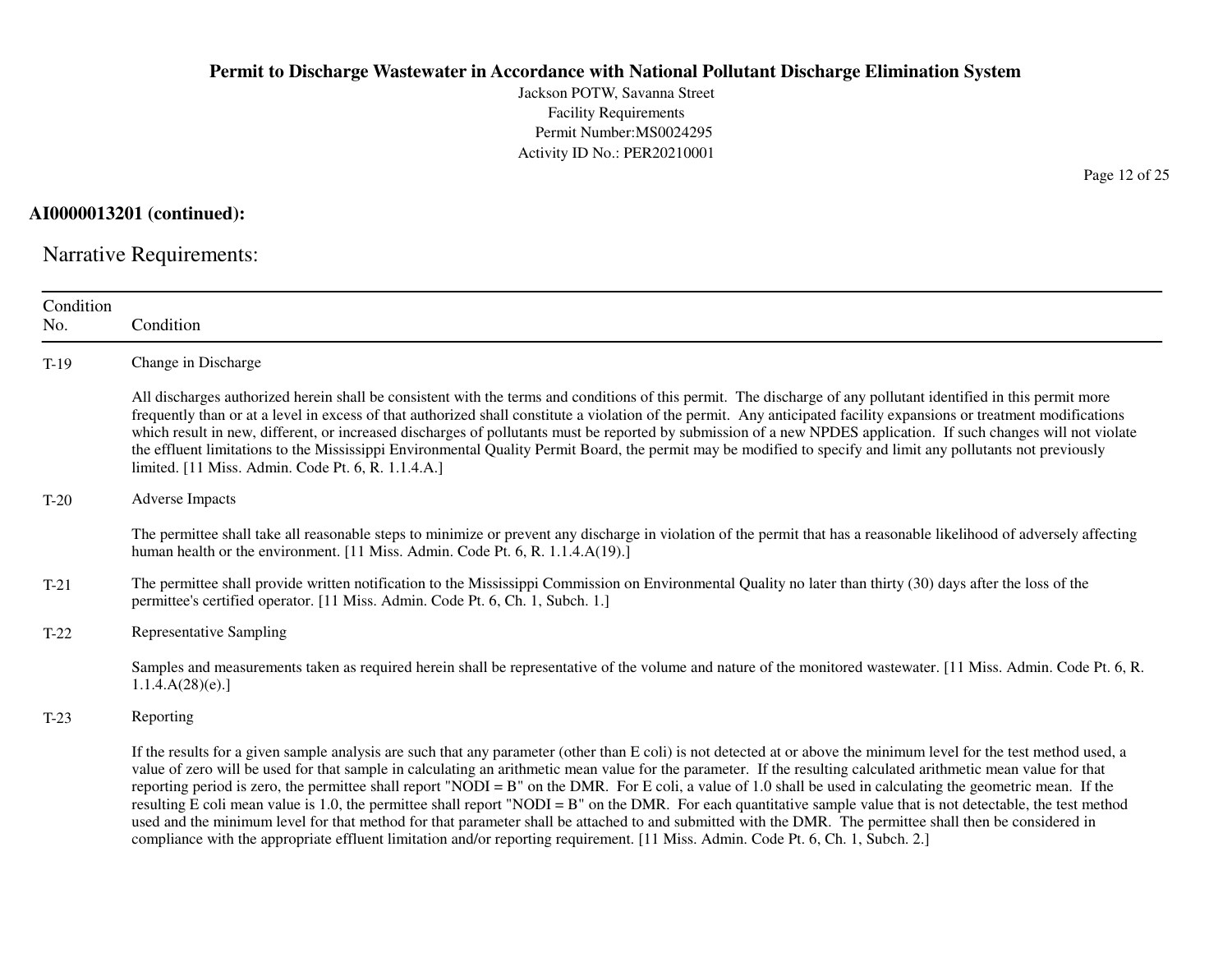Jackson POTW, Savanna StreetFacility Requirements Permit Number:MS0024295Activity ID No.: PER20210001

**AI0000013201 (continued):**

Narrative Requirements:

| Condition<br>No. | Condition                                                                                                                                                                                                                                                                                                                                                                                                                                                                                                                                                                                |
|------------------|------------------------------------------------------------------------------------------------------------------------------------------------------------------------------------------------------------------------------------------------------------------------------------------------------------------------------------------------------------------------------------------------------------------------------------------------------------------------------------------------------------------------------------------------------------------------------------------|
| $T-24$           | Reporting                                                                                                                                                                                                                                                                                                                                                                                                                                                                                                                                                                                |
|                  | If the permittee monitors any pollutant as prescribed in the permit more frequently than required by the permit using test procedures approved under 40 CFR Part<br>136 or, in the case of sludge use or disposal, approved under 40 CFR Part 136 unless otherwise specified in 40 CFR Part 503, or as specified in the permit, the<br>results of this monitoring shall be included in the calculation and reporting of the data submitted in the DMR or sludge reporting form specified by the Permit<br>Board. [11 Miss. Admin. Code Pt. 6, R. 1.1.4.A(15)(c)(2).]                     |
| $T-25$           | Reporting                                                                                                                                                                                                                                                                                                                                                                                                                                                                                                                                                                                |
|                  | Calculations for all limitations which require averaging of measurements shall utilize an arithmetic mean unless otherwise specified by the Permit Board in the<br>permit. [11 Miss. Admin. Code Pt. 6, R. 1.1.4.A(15)(c)(3).]                                                                                                                                                                                                                                                                                                                                                           |
| $T-26$           | <b>Test Procedures</b>                                                                                                                                                                                                                                                                                                                                                                                                                                                                                                                                                                   |
|                  | Test procedures for the analysis of pollutants shall include those set forth in 40 CFR 136 or alternative procedures approved and/or promulgated by EPA. [11 Miss.]<br>Admin. Code Pt. 6, R. 1.1.4.A(30).]                                                                                                                                                                                                                                                                                                                                                                               |
| $T-27$           | <b>Records Retention</b>                                                                                                                                                                                                                                                                                                                                                                                                                                                                                                                                                                 |
|                  | All records and results of monitoring activities required by this permit, including calibration and maintenance records, shall be retained by the permittee for a<br>minimum of three (3) years, unless otherwise required or extended by the Permit Board, copies of which shall be furnished to the Department upon request. [11]<br>Miss. Admin. Code Pt. 6, R. 1.1.4.A(29)(a).]                                                                                                                                                                                                      |
| $T-28$           | <b>Falsifying Reports</b>                                                                                                                                                                                                                                                                                                                                                                                                                                                                                                                                                                |
|                  | Any permittee who falsifies, tampers with, or knowingly renders inaccurate any monitoring device or method required by the Permit Board to be maintained as a<br>condition in a permit, or who alters or falsifies the results obtained by such devices or methods and/or any written report required by or in response to a permit<br>condition, shall be deemed to have violated a permit condition and shall be subject to the penalties provided for a violation of a permit condition pursuant to Section<br>49-17-43 of the Code. [11 Miss. Admin. Code Pt. 6, R. 1.1.4.A(29)(d).] |

Page 13 of 25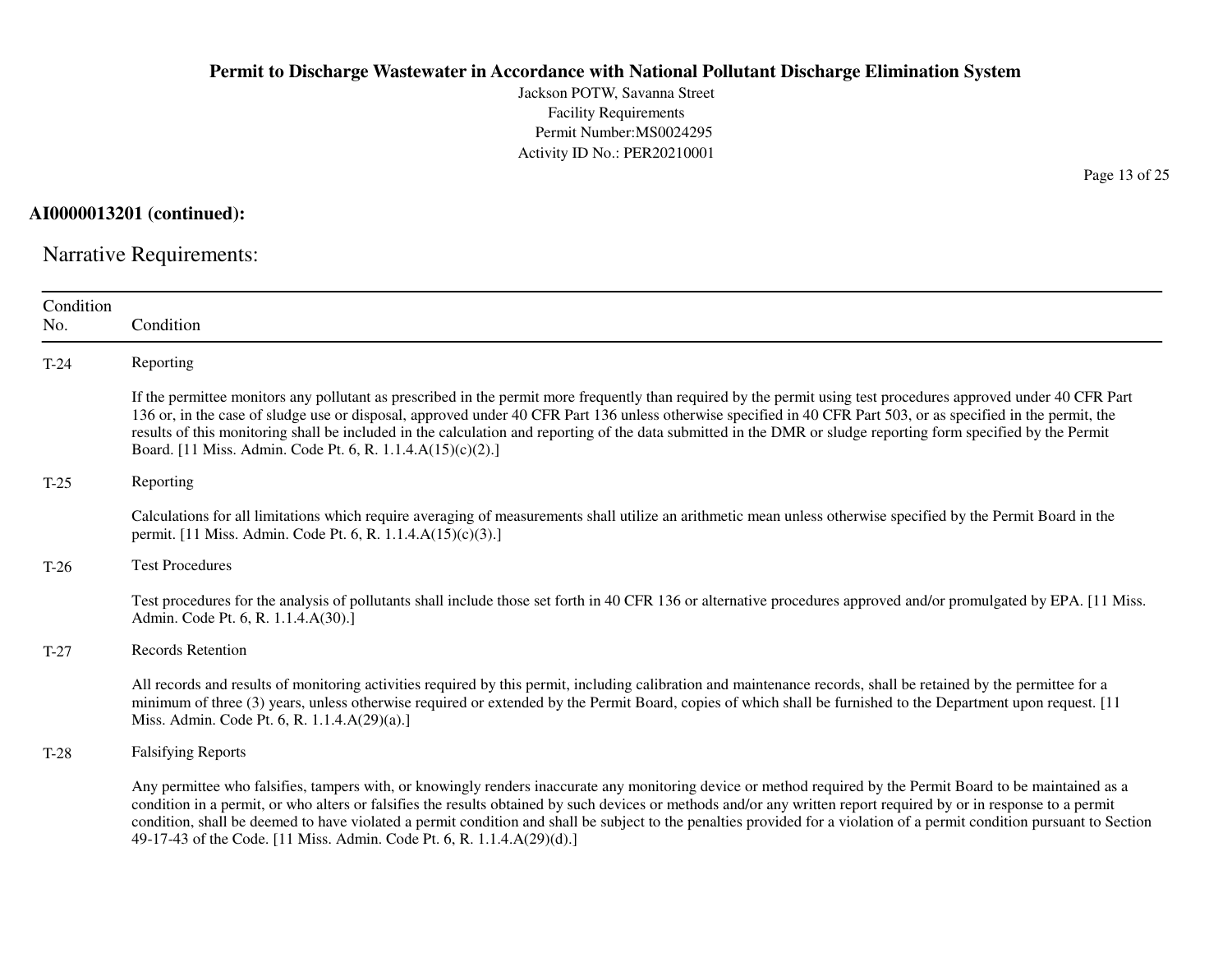Jackson POTW, Savanna StreetFacility Requirements Permit Number:MS0024295Activity ID No.: PER20210001

**AI0000013201 (continued):**

Narrative Requirements:

| Condition<br>No. | Condition                                                                                                                                                                                                                                                                                                                                                                                                                                                                                                                                                                                                                                                                                                                                                                                                                                                                                                                |
|------------------|--------------------------------------------------------------------------------------------------------------------------------------------------------------------------------------------------------------------------------------------------------------------------------------------------------------------------------------------------------------------------------------------------------------------------------------------------------------------------------------------------------------------------------------------------------------------------------------------------------------------------------------------------------------------------------------------------------------------------------------------------------------------------------------------------------------------------------------------------------------------------------------------------------------------------|
| $T-29$           | Duty to Comply                                                                                                                                                                                                                                                                                                                                                                                                                                                                                                                                                                                                                                                                                                                                                                                                                                                                                                           |
|                  | The permittee must comply with all conditions of this permit. Any permit noncompliance constitutes a violation of the Clean Water Act and is grounds for<br>enforcement action; for permit termination, revocation and reissuance, or modification; or denial of a permit renewal application. [11 Miss. Admin. Code Pt. 6, R.<br>1.1.4.A(2).                                                                                                                                                                                                                                                                                                                                                                                                                                                                                                                                                                            |
| $T-30$           | Proper Operation, Maintenance and Replacement                                                                                                                                                                                                                                                                                                                                                                                                                                                                                                                                                                                                                                                                                                                                                                                                                                                                            |
|                  | The permittee shall at all times properly operate, maintain, and when necessary, promptly replace all facilities and systems of collection, treatment and control (and<br>related appurtenances) which are installed or used by the permittee to achieve compliance with the conditions of this permit. Proper operation and maintenance<br>includes adequate laboratory controls and appropriate quality assurance procedures. Proper replacement includes maintaining an adequate inventory of replacement<br>equipment and parts for prompt replacement when necessary to maintain continuous collection and treatment of wastewater. This provision requires the operation<br>of back-up or auxiliary facilities or similar systems that are installed by a permittee only when the operation is necessary to achieve compliance with the conditions<br>of the permit. [11 Miss. Admin. Code Pt. 6, R. 1.1.4.A(18).] |
| $T-31$           | Duty to Mitigate                                                                                                                                                                                                                                                                                                                                                                                                                                                                                                                                                                                                                                                                                                                                                                                                                                                                                                         |
|                  | The permittee shall take all reasonable steps to minimize or prevent any discharge or sludge use or disposal in violation of the permit that has a reasonable<br>likelihood of adversely affecting human health or the environment. [11 Miss. Admin. Code Pt. 6, R. 1.1.4.A(19).)]                                                                                                                                                                                                                                                                                                                                                                                                                                                                                                                                                                                                                                       |
| $T-32$           | <b>Bypassing</b>                                                                                                                                                                                                                                                                                                                                                                                                                                                                                                                                                                                                                                                                                                                                                                                                                                                                                                         |
|                  | The permittee shall comply with the terms and conditions regarding bypass found in 40 CFR 122.41(m). [40 CFR 122.41(m)]                                                                                                                                                                                                                                                                                                                                                                                                                                                                                                                                                                                                                                                                                                                                                                                                  |
| $T-33$           | <b>Bypassing - Definitions</b>                                                                                                                                                                                                                                                                                                                                                                                                                                                                                                                                                                                                                                                                                                                                                                                                                                                                                           |
|                  | "Bypass" means the intentional diversion of waste streams from any portion of a treatment facility.                                                                                                                                                                                                                                                                                                                                                                                                                                                                                                                                                                                                                                                                                                                                                                                                                      |
|                  | "Severe property damage" means substantial physical damage to property, damage to the treatment facilities which causes them to become inoperable, or substantial<br>and permanent loss of natural resources which can reasonably be expected to occur in the absence of a bypass. Severe property damage does not mean economic                                                                                                                                                                                                                                                                                                                                                                                                                                                                                                                                                                                         |

loss caused by delays in production. [40 CFR 122.41(m)]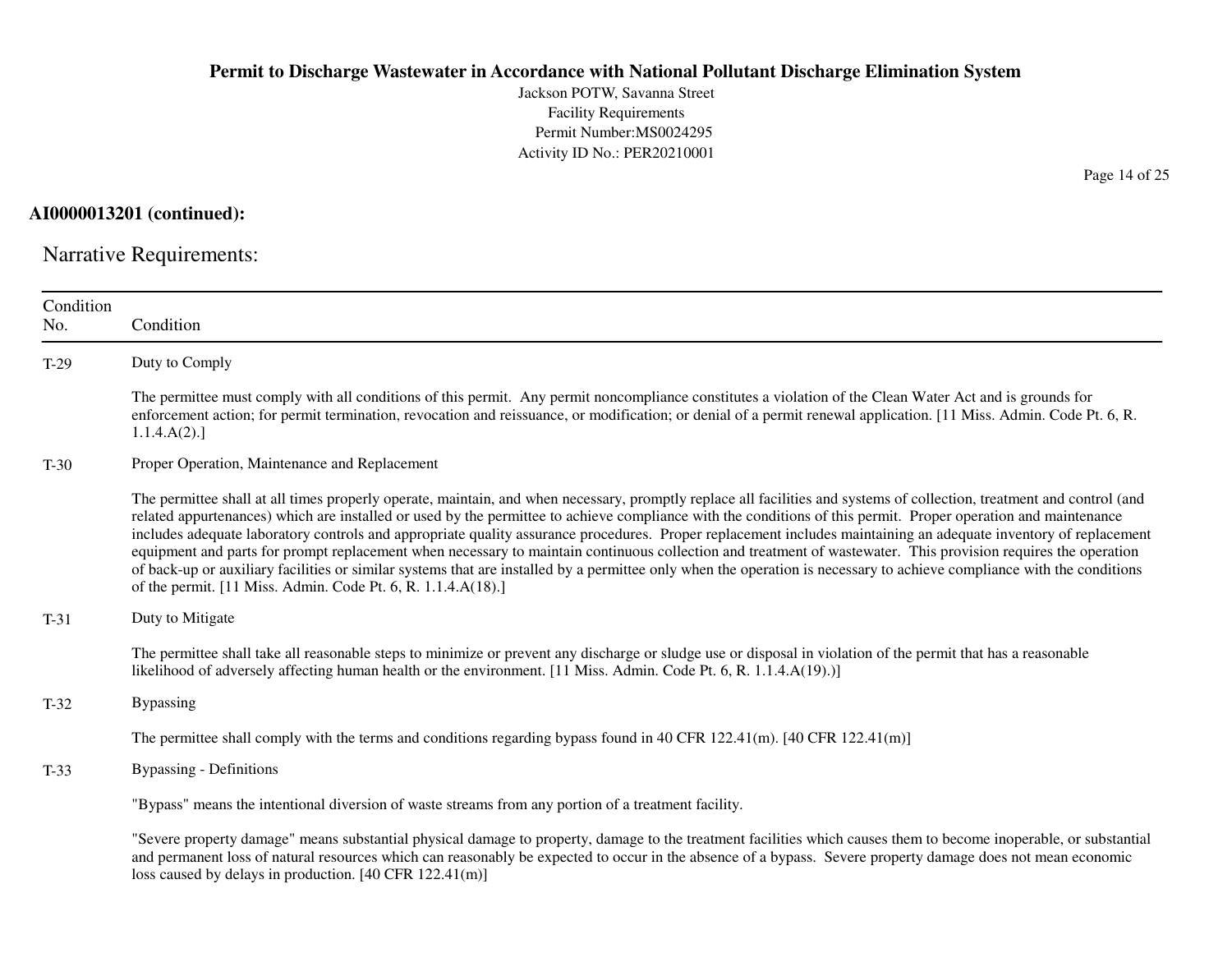Jackson POTW, Savanna StreetFacility Requirements Permit Number:MS0024295Activity ID No.: PER20210001

## **AI0000013201 (continued):**

Narrative Requirements:

| Condition<br>No. | Condition                                                                                                                                                                                                                                                                                                                                                                                                                                                                                                                                                                                                                                                                                                                                                                                                          |
|------------------|--------------------------------------------------------------------------------------------------------------------------------------------------------------------------------------------------------------------------------------------------------------------------------------------------------------------------------------------------------------------------------------------------------------------------------------------------------------------------------------------------------------------------------------------------------------------------------------------------------------------------------------------------------------------------------------------------------------------------------------------------------------------------------------------------------------------|
| $T-34$           | Bypassing - Bypass not exceeding limitations                                                                                                                                                                                                                                                                                                                                                                                                                                                                                                                                                                                                                                                                                                                                                                       |
|                  | The permittee may allow any bypass to occur which does not cause effluent limitations to be exceeded, but only if it also is for essential maintenance to assure<br>efficient operation. These bypasses are not subject to the notice and prohibition provisions of the bypass requirements in this permit. $[40 \text{ CFR } 122.41 \text{ (m)}]$                                                                                                                                                                                                                                                                                                                                                                                                                                                                 |
| $T-35$           | Bypassing-Prohibition of Bypass                                                                                                                                                                                                                                                                                                                                                                                                                                                                                                                                                                                                                                                                                                                                                                                    |
|                  | (1) Bypass is prohibited, and the Commission may take enforcement action against a permittee unless:<br>(i) Bypass was unavoidable to prevent loss of life, personal injury, or sever property damage.<br>(ii) There was no feasible alternatives to the bypass, such as the use of auxiliary treatment facilities, retention of untreated wastes, or maintenance during normal<br>periods of equipment downtime. This condition is not satisfied if adequate back-up equipment should have been installed in the exercise of reasonable engineering<br>judgement to prevent a bypass which occurred during normal periods of equipment downtime or preventative maintenance; and<br>(iii) The permittee submitted notices as required under the Twenty-Four Hour reporting requirements set forth in this permit. |
|                  | (2) The Commission may approve an anticipated bypass, after considering its adverse affects, if the Commission determines that it will meet the three conditions<br>listed above in paragraph $(1)$ of this permit condition. [40 CFR 122.41(m)]                                                                                                                                                                                                                                                                                                                                                                                                                                                                                                                                                                   |
| $T-36$           | Upsets                                                                                                                                                                                                                                                                                                                                                                                                                                                                                                                                                                                                                                                                                                                                                                                                             |
|                  | The permittee shall meet the conditions of 40 CFR 122.41(n) regarding "Upsets" and as in the upset requirements of this permit. [11 Miss. Admin. Code Pt. 6, R.<br>1.1.4.A(27).                                                                                                                                                                                                                                                                                                                                                                                                                                                                                                                                                                                                                                    |
| $T-37$           | <b>Upsets-Definition</b>                                                                                                                                                                                                                                                                                                                                                                                                                                                                                                                                                                                                                                                                                                                                                                                           |
|                  | "Upset" means an exceptional incident in which there is unintentional and temporary noncompliance with technology based permit effluent limitations because of<br>factors beyond the reasonable control of the permittee. An upset does not include noncompliance to the extent caused by operational error, improperly designed<br>treatment facilities, inadequate treatment facilities, lack of preventive maintenance, or careless or improper operation. [11 Miss. Admin. Code Pt. 6, R. 1.1.4.A(27).]                                                                                                                                                                                                                                                                                                        |

Page 15 of 25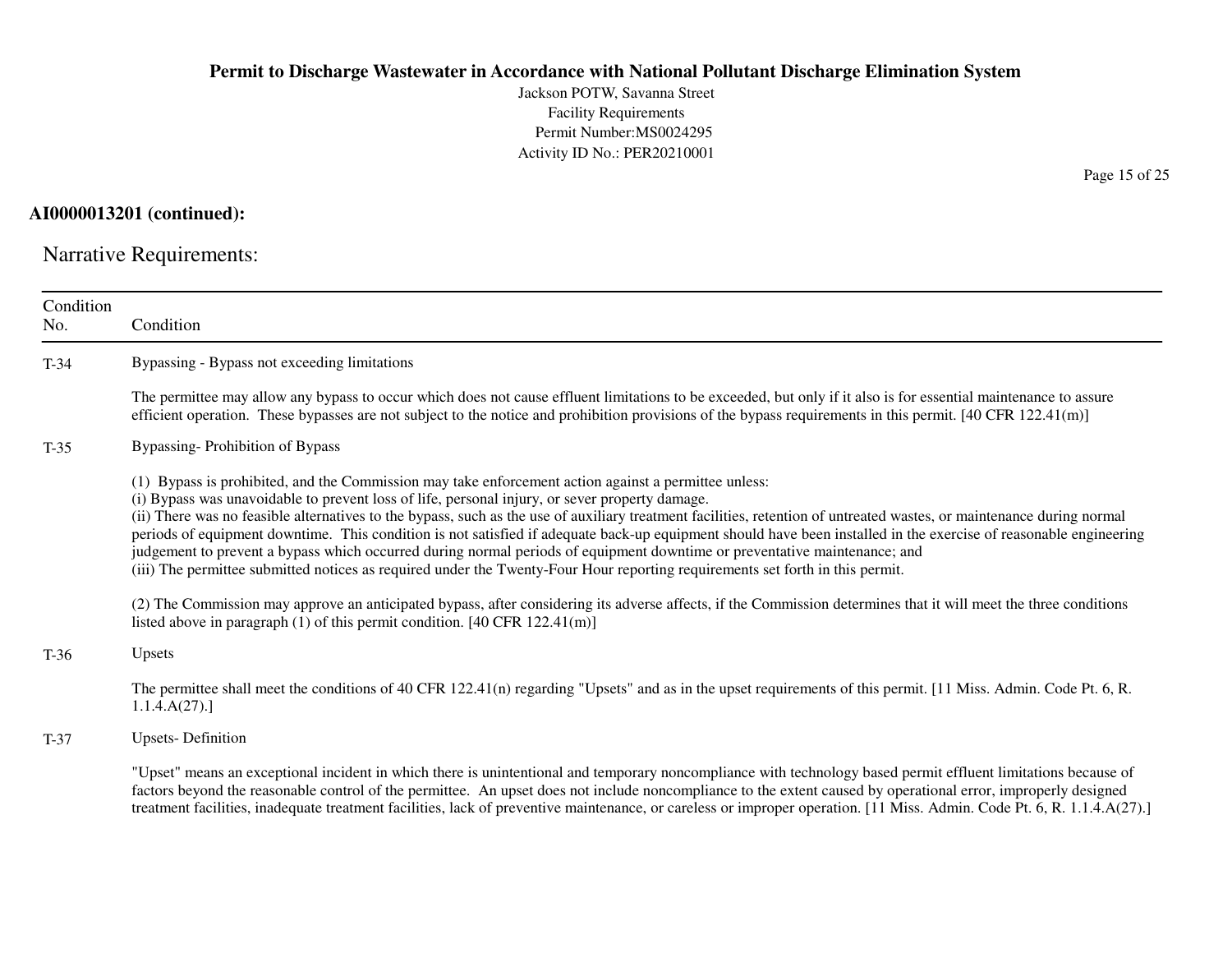Jackson POTW, Savanna StreetFacility Requirements Permit Number:MS0024295Activity ID No.: PER20210001

**AI0000013201 (continued):**

Narrative Requirements:

| Condition<br>No.                   | Condition                                                                                                                                                                                                                                                                                                                                                                                                                                                                                                                |
|------------------------------------|--------------------------------------------------------------------------------------------------------------------------------------------------------------------------------------------------------------------------------------------------------------------------------------------------------------------------------------------------------------------------------------------------------------------------------------------------------------------------------------------------------------------------|
| $T-38$                             | Upsets - Effect of an Upset                                                                                                                                                                                                                                                                                                                                                                                                                                                                                              |
|                                    | An upset constitutes an affirmative defense to an action brought for noncompliance with such technology based permit effluent limitations if the "conditions"<br>necessary for demonstration of upset" requirements of this permit are met. Any determination made during administrative review of claims that noncompliance was<br>caused by upset, and before an action for noncompliance, shall not constitute final administrative action subject to judicial review. [11 Miss. Admin. Code Pt. 6,<br>R.1.1.4.A(27). |
| $T-39$                             | Upsets - Conditions necessary for demonstration of upset                                                                                                                                                                                                                                                                                                                                                                                                                                                                 |
|                                    | A permittee who wishes to establish the affirmative defense of upset shall demonstrate, through properly signed contemporaneous operating logs, or other relevant<br>evidence that:                                                                                                                                                                                                                                                                                                                                      |
|                                    | $(1)$ An upset occurred and that the permittee can identify the cause(s) of the upset;<br>(2) The permitted facility was at the time being properly operated;<br>(3) The permittee submitted notice of the upset as required in 40 CFR $122.41(L)(6)(ii)(B)(24$ -hour notice of noncompliance); and<br>(4) The permittee complied with any remedial measures required under 40 CFR 122.41(d) (Duty to Mitigate). [11 Miss. Admin. Code Pt. 6, R.1.1.4.A(27).]                                                            |
| Upsets - Burden of proof<br>$T-40$ |                                                                                                                                                                                                                                                                                                                                                                                                                                                                                                                          |
|                                    | In any enforcement proceeding the permittee seeking to establish the occurrence of an upset has the burden of proof. [11 Miss. Admin. Code Pt. 6, R. 1.1.4.A(27).]                                                                                                                                                                                                                                                                                                                                                       |
| $T-41$                             | <b>Removed Substances</b>                                                                                                                                                                                                                                                                                                                                                                                                                                                                                                |
|                                    | Solids, sludges, filter backwash, or other residuals removed in the course of treatment or control of wastewater shall be disposed of in a manner such as to prevent<br>such materials from entering State waters and in a manner consistent with the Mississippi Solid Waste Disposal Act, the Federal Resource Conservation and<br>Recovery Act, and the Mississippi Water Pollution Control Act. [11 Miss. Admin. Code Pt. 6, R. 1.1.4.A(21).]                                                                        |

Page 16 of 25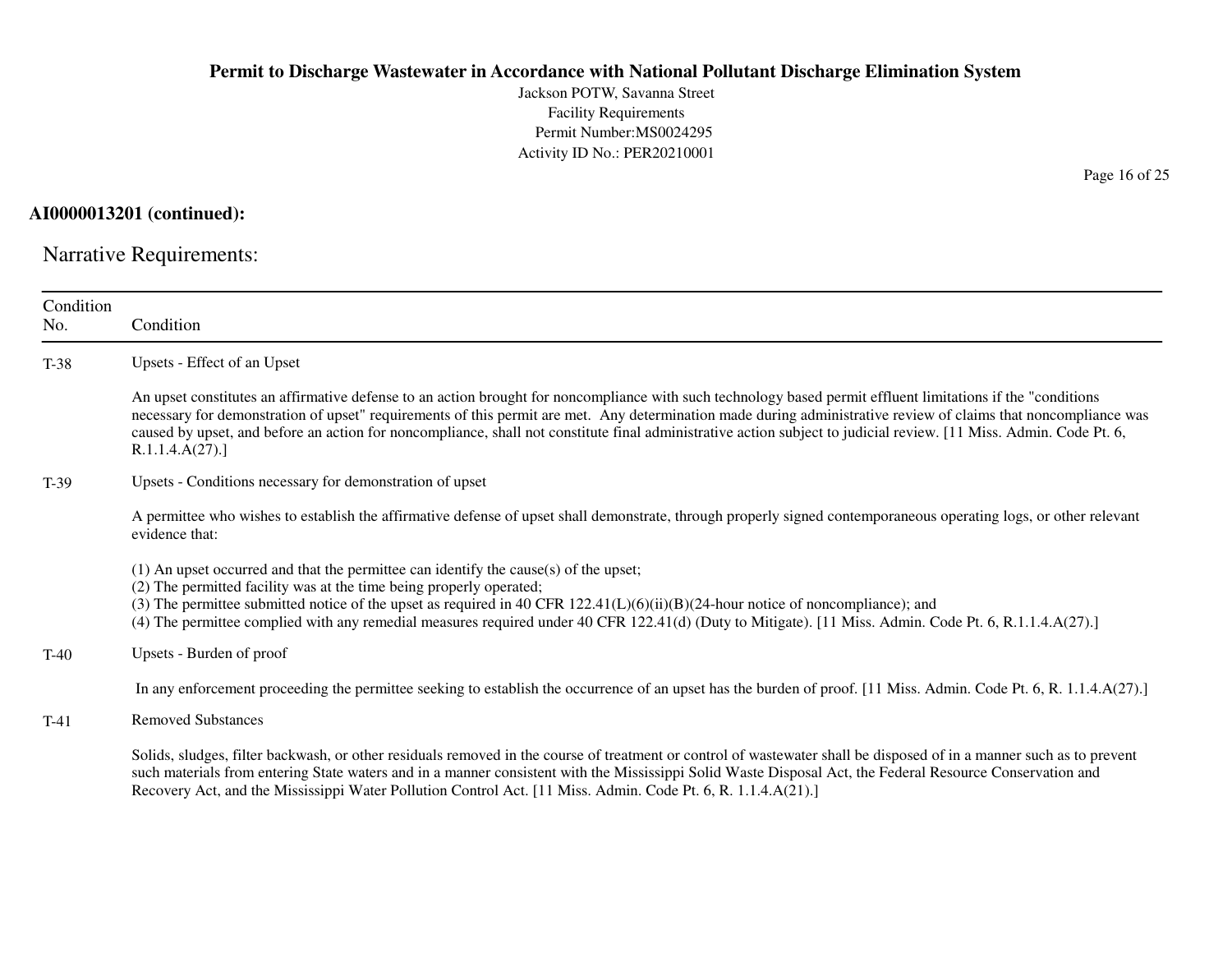Jackson POTW, Savanna StreetFacility Requirements Permit Number:MS0024295Activity ID No.: PER20210001

**AI0000013201 (continued):**

Narrative Requirements:

| Condition<br>No. | Condition                                                                                                                                                                                                                                                                                                                                                                                                                                                                                                                                                                                                                                  |
|------------------|--------------------------------------------------------------------------------------------------------------------------------------------------------------------------------------------------------------------------------------------------------------------------------------------------------------------------------------------------------------------------------------------------------------------------------------------------------------------------------------------------------------------------------------------------------------------------------------------------------------------------------------------|
| $T-42$           | <b>Power Failures</b>                                                                                                                                                                                                                                                                                                                                                                                                                                                                                                                                                                                                                      |
|                  | If electric power is required, in order to maintain compliance with the conditions and prohibitions of the permit, the permittee shall either:                                                                                                                                                                                                                                                                                                                                                                                                                                                                                             |
|                  | (1) Provide an alternative power source to operate the wastewater control facilities; or, if such alternative power source is not in existence, and no date for its<br>implementation appears in the permit,<br>(2) Halt, reduce, or otherwise control production and/or all wastewater flows upon reduction, loss, or failure of the primary source of power to the wastewater<br>control facilities. $[11$ Miss. Admin. Code Pt. 6, R. $1.1.4.A(22).)]$                                                                                                                                                                                  |
| $T-43$           | <b>Inspection and Entry</b>                                                                                                                                                                                                                                                                                                                                                                                                                                                                                                                                                                                                                |
|                  | The permittee shall allow any authorized Commission representative to enter the permittee's premises at any reasonable time, to have access to and copy any<br>applicable records, to inspect process facilities, treatment works, monitoring methods or equipment or to take samples, as authorized by Section 49-17-21 of the<br>Code. In the event of investigation during an emergency response action, a reasonable time shall be any time of the day or night. Follow-up investigations<br>subsequent to the conclusion of the emergency event shall be conducted at reasonable times. [11 Miss. Admin. Code Pt. 6, R. 1.1.4.A(17).] |
| $T-44$           | Transfer of Ownership or Control                                                                                                                                                                                                                                                                                                                                                                                                                                                                                                                                                                                                           |
|                  | This permit is not transferable to any person without proper modification of this permit following procedures found in [11 Miss. Admin. Code Pt. 6, R. 1.1.5.C.]                                                                                                                                                                                                                                                                                                                                                                                                                                                                           |
| $T-45$           | <b>Signatory Requirements</b>                                                                                                                                                                                                                                                                                                                                                                                                                                                                                                                                                                                                              |
|                  | All applications, reports, or information submitted to the Permit Board shall be signed and certified. [11 Miss. Admin. Code Pt. 6, R. 1.1.2.C.]                                                                                                                                                                                                                                                                                                                                                                                                                                                                                           |

Page 17 of 25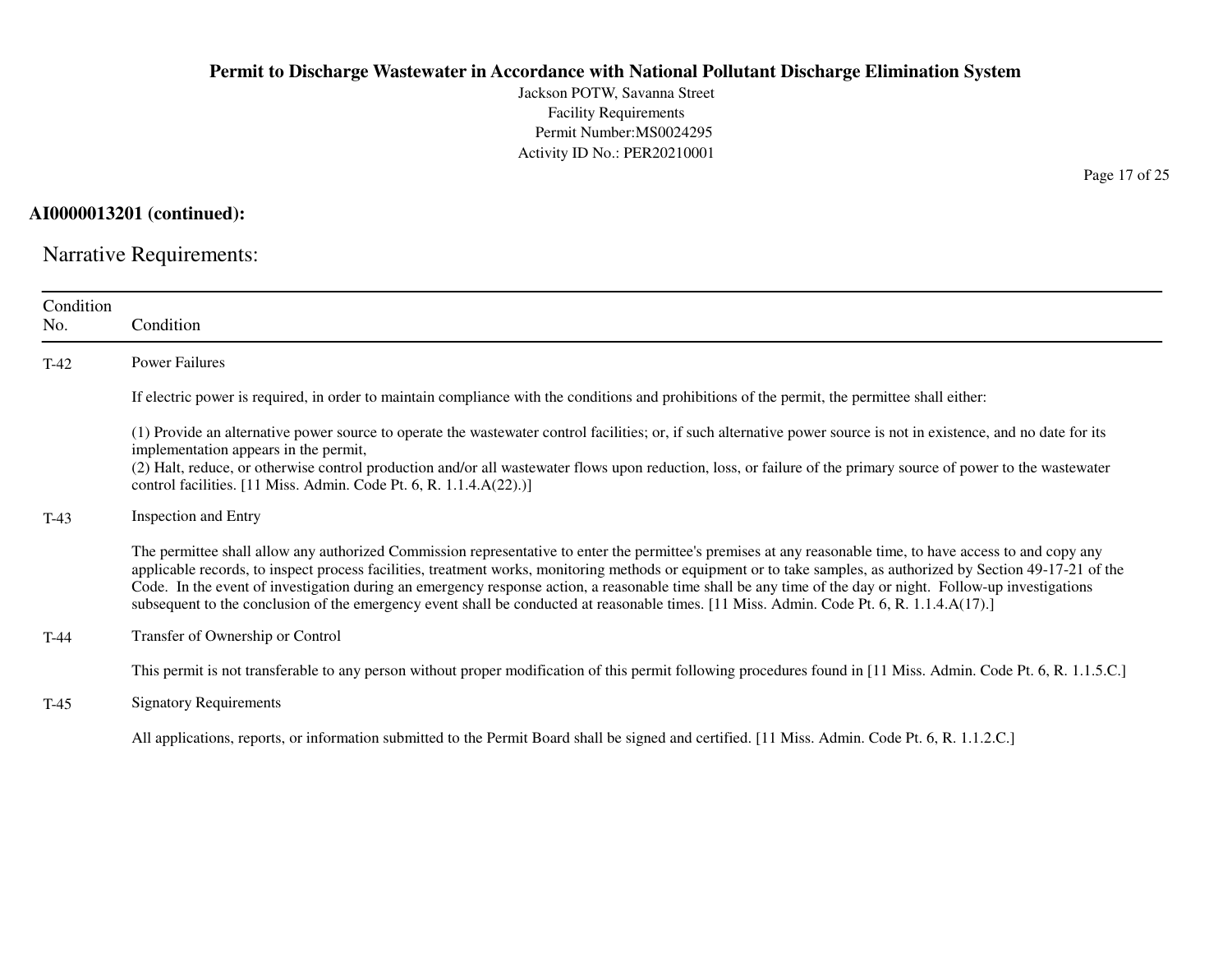Jackson POTW, Savanna StreetFacility Requirements Permit Number:MS0024295Activity ID No.: PER20210001

**AI0000013201 (continued):**

Narrative Requirements:

| Condition<br>No. | Condition                                                                                                                                                                                                                                                                                                                                                                                                                                                                                                                                                                                                                                                                                                                                                                                                                                                                                                                                                                                                                                                                                                                                      |
|------------------|------------------------------------------------------------------------------------------------------------------------------------------------------------------------------------------------------------------------------------------------------------------------------------------------------------------------------------------------------------------------------------------------------------------------------------------------------------------------------------------------------------------------------------------------------------------------------------------------------------------------------------------------------------------------------------------------------------------------------------------------------------------------------------------------------------------------------------------------------------------------------------------------------------------------------------------------------------------------------------------------------------------------------------------------------------------------------------------------------------------------------------------------|
| $T-46$           | <b>Signatory Requirements - Application Signatures</b>                                                                                                                                                                                                                                                                                                                                                                                                                                                                                                                                                                                                                                                                                                                                                                                                                                                                                                                                                                                                                                                                                         |
|                  | All permit applications shall be signed as follows:                                                                                                                                                                                                                                                                                                                                                                                                                                                                                                                                                                                                                                                                                                                                                                                                                                                                                                                                                                                                                                                                                            |
|                  | (1) For a corporation: by a responsible corporate officer. For the purpose of this Section, a responsible corporate officer means: (i) a president, secretary, treasurer<br>or vice president of the corporation in charge of a principal business function, or any other person who performs similar policy - or decision-making function for the<br>corporation, or (ii) the manager of one or more manufacturing, production, or operating facilities provided, the manager is authorized to make management<br>decisions which govern the operation of the regulated facility including having the explicit or implicit duty of making major capital investment recommendations,<br>and initiating and directing other comprehensive measures to assure long term environmental compliance with environmental laws and regulations; the manager can<br>ensure that the necessary systems are established or actions taken to gather complete and accurate information for permit application requirements; and where<br>authority to sign documents has been assigned or delegated to the manager in accordance with corporate procedures. |
|                  | (2) For a partnership or sole proprietorship: by a general partner or the proprietor, respectively; or                                                                                                                                                                                                                                                                                                                                                                                                                                                                                                                                                                                                                                                                                                                                                                                                                                                                                                                                                                                                                                         |
|                  | (3) For a municipality, State, Federal, or other public agency: by either a principal executive officer or ranking elected official. [11 Miss. Admin. Code Pt. 6, R.<br>1.1.2.C.]                                                                                                                                                                                                                                                                                                                                                                                                                                                                                                                                                                                                                                                                                                                                                                                                                                                                                                                                                              |
| $T-47$           | Signatory Requirements - Reports and Other Information                                                                                                                                                                                                                                                                                                                                                                                                                                                                                                                                                                                                                                                                                                                                                                                                                                                                                                                                                                                                                                                                                         |
|                  | All reports required by the permit and other information requested by the Permit Board shall be signed by a person described by the application signature<br>requirements in this permit or by a duly authorized representative of that person. A person is a duly authorized representative only if:                                                                                                                                                                                                                                                                                                                                                                                                                                                                                                                                                                                                                                                                                                                                                                                                                                          |
|                  | (1) The authorization is made in writing by a person described by the application signature requirements;<br>(2) The authorization specifies either an individual or a position having responsibility for the overall operation of the regulated facility or activity, such as the<br>position of plant manager, operator of a well or a well field, superintendent, position having overall responsibility for environmental matters for the company. (A<br>duly authorized representative may thus be either a named individual or any individual occupying a named position.); and<br>(3) The written authorization is submitted to the Permit Board. [11 Miss. Admin. Code Pt. 6, R. 1.1.2.C.]                                                                                                                                                                                                                                                                                                                                                                                                                                             |

Page 18 of 25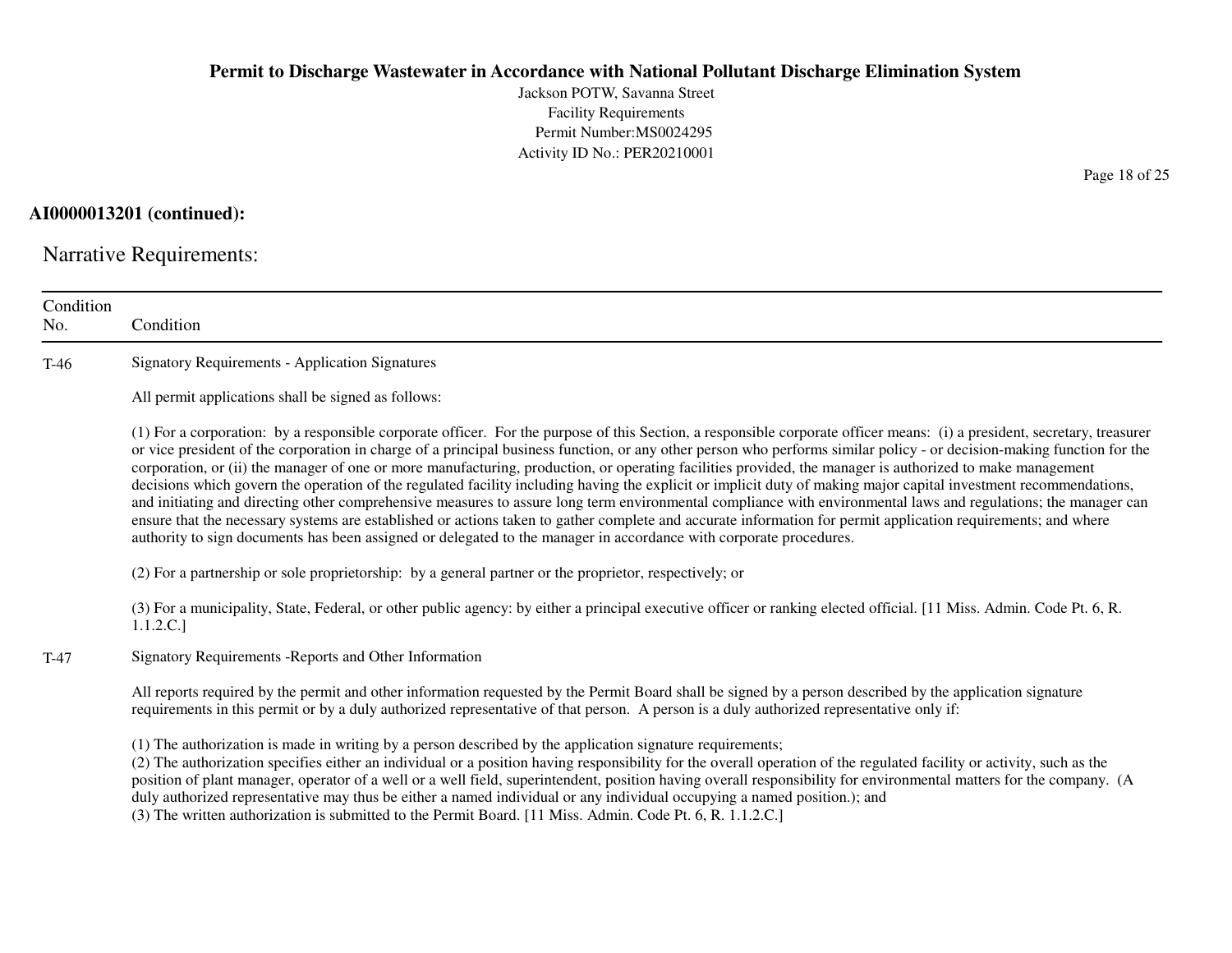Jackson POTW, Savanna StreetFacility Requirements Permit Number:MS0024295Activity ID No.: PER20210001

## **AI0000013201 (continued):**

Narrative Requirements:

| Condition<br>No. | Condition                                                                                                                                                                                                                                                                                                                                                                                                                                                                                                                                                                                                                                                                                                                |
|------------------|--------------------------------------------------------------------------------------------------------------------------------------------------------------------------------------------------------------------------------------------------------------------------------------------------------------------------------------------------------------------------------------------------------------------------------------------------------------------------------------------------------------------------------------------------------------------------------------------------------------------------------------------------------------------------------------------------------------------------|
| $T-48$           | Signatory Requirements - Changes to Authorization                                                                                                                                                                                                                                                                                                                                                                                                                                                                                                                                                                                                                                                                        |
|                  | If an authorization under the signatory requirements of this permit is no longer accurate because a different individual or position has responsibility for the overall<br>operation of the facility, a new authorization satisfying the signatory requirements of this permit must be submitted to the Permit Board prior to or together with any<br>reports, information, or applications. [11 Miss. Admin. Code Pt. 6, R. 1.1.2.C.]                                                                                                                                                                                                                                                                                   |
| $T-49$           | <b>Signatory Requirements - Certification</b>                                                                                                                                                                                                                                                                                                                                                                                                                                                                                                                                                                                                                                                                            |
|                  | Any person signing a document under the signatory requirements stated in this permit shall make the following certification:                                                                                                                                                                                                                                                                                                                                                                                                                                                                                                                                                                                             |
|                  | "I certify under penalty of law that this document and all attachments were prepared under the direction or supervision in accordance with a system designed to<br>assure that qualified personnel properly gather and evaluate the information submitted. Based on my inquiry of the person or persons who manage the system, or<br>those persons directly responsible for gathering the information, the information submitted is, to the best of my knowledge and belief, true, accurate, and complete.<br>I am aware that there are significant penalties for submitting false information, including the possibility of fine and imprisonment for knowing violations." [11 Miss.<br>Admin. Code Pt. 6, R. 1.1.2.C.] |
| $T-50$           | Availability of Records<br>Except for information deemed to be confidential under the Mississippi Code Ann. 49-17-39 and 40 CFR 123.41, file information relating to this permit shall be<br>made available for public inspection and copying during normal business hours at the office of the Department of Environmental Quality in Jackson, Mississippi.<br>Written request must be provided in accordance with policies developed by the Commission and must state, specifically, records proposed for review, date proposed<br>for review and copying requirements. [11 Miss. Admin. Code Pt. 6, R. 1.1.3.E.]                                                                                                      |
| $T-51$           | Duty to Provide Information                                                                                                                                                                                                                                                                                                                                                                                                                                                                                                                                                                                                                                                                                              |
|                  | The permittee shall furnish to the Permit Board within a reasonable time any relevant information which the Permit Board may request to determine whether cause<br>exists for modifying, revoking and reissuing, or terminating the permit, or to determine compliance with the permit. The permittee shall also furnish to the Permit<br>Board upon request, copies of records required to be kept by the permit. [11 Miss. Admin. Code Pt. 6, R. 1.1.4.A(16).]                                                                                                                                                                                                                                                         |

Page 19 of 25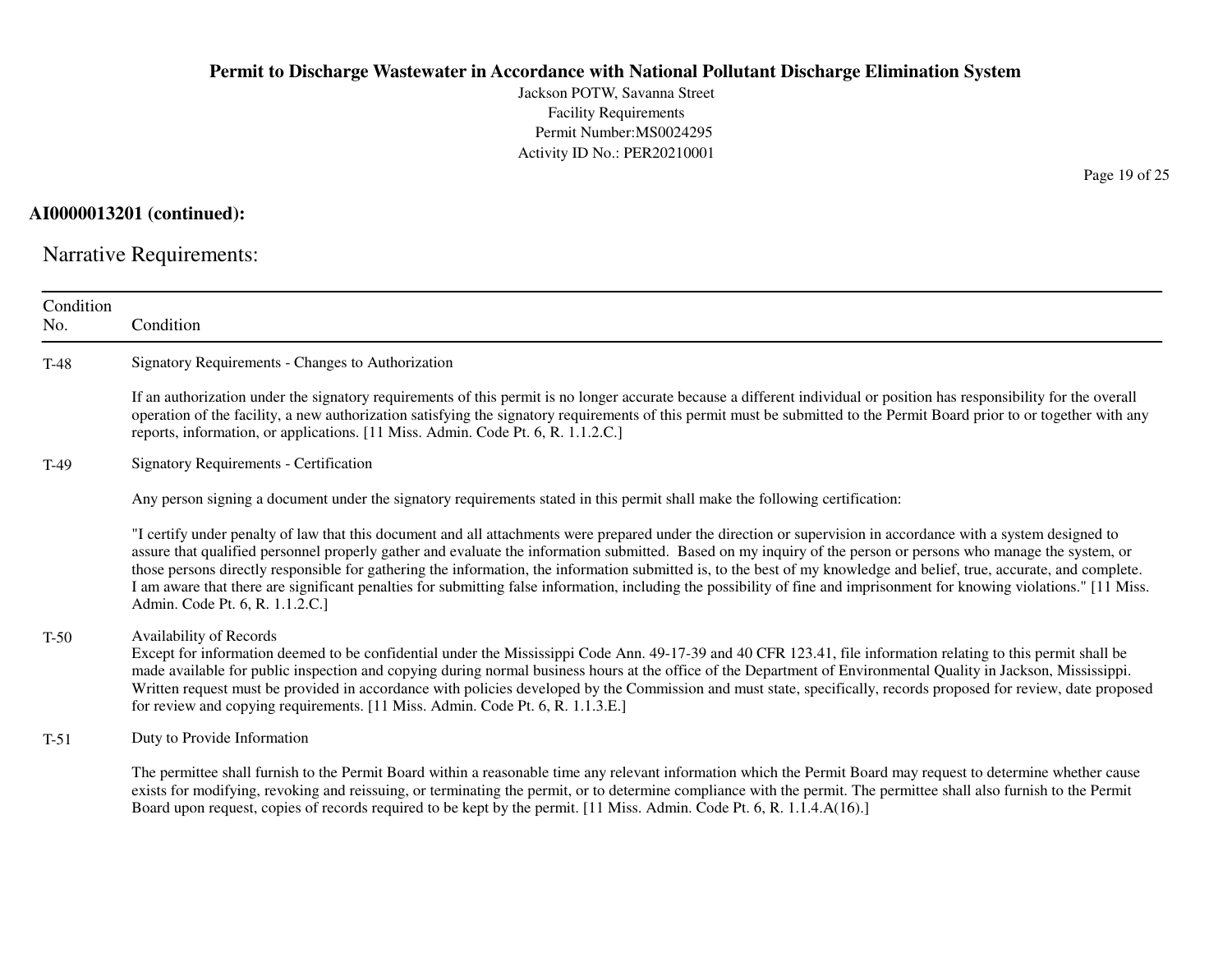Jackson POTW, Savanna StreetFacility Requirements Permit Number:MS0024295Activity ID No.: PER20210001

**AI0000013201 (continued):**

Narrative Requirements:

| Condition<br>No. | Condition                                                                                                                                                                                                                                                                                                                                                                                                                                                                                                                                                                                                                                                                            |
|------------------|--------------------------------------------------------------------------------------------------------------------------------------------------------------------------------------------------------------------------------------------------------------------------------------------------------------------------------------------------------------------------------------------------------------------------------------------------------------------------------------------------------------------------------------------------------------------------------------------------------------------------------------------------------------------------------------|
| $T-52$           | <b>Toxic Pollutants</b>                                                                                                                                                                                                                                                                                                                                                                                                                                                                                                                                                                                                                                                              |
|                  | The permittee shall comply with any toxic effluent standard or prohibition (including any schedule of compliance specified in such effluent standard or prohibition)<br>established under Section 307(a) of the Federal Water Pollution Control Act. [11 Miss. Admin. Code Pt. 6, R. 1.1.4.A(26).]                                                                                                                                                                                                                                                                                                                                                                                   |
| $T-53$           | <b>Toxic Pollutants Notification Requirements</b>                                                                                                                                                                                                                                                                                                                                                                                                                                                                                                                                                                                                                                    |
|                  | The permittee shall comply with the applicable provisions of 40 CFR 122.42. [11 Miss. Admin. Code Pt. 6, R. 1.1.4.A(26).]                                                                                                                                                                                                                                                                                                                                                                                                                                                                                                                                                            |
| $T-54$           | Civil and Criminal Liability                                                                                                                                                                                                                                                                                                                                                                                                                                                                                                                                                                                                                                                         |
|                  | (1) Any person who violates a term, condition or schedule of compliance contained within this permit or the Mississippi Water Pollution Control Law is subject to<br>the actions defined by law.<br>(2) Except as provided in permit conditions on "Bypassing" and "Upsets", nothing in this permit shall be construed to relieve the permittee from civil or criminal<br>penalties for noncompliance.<br>(3) It shall not be the defense of the permittee in an enforcement action that it would have been necessary to halt or reduce the permitted activity in order to maintain<br>compliance with the conditions of this permit. [11 Miss. Admin. Code Pt. 6, R. 1.1.4.A(24).)] |
| $T-55$           | Oil and Hazardous Substance Liability                                                                                                                                                                                                                                                                                                                                                                                                                                                                                                                                                                                                                                                |
|                  | Nothing in this permit shall be construed to preclude the institution of any legal action or relieve the permittee from any responsibilities, liabilities, or penalties to<br>which the permittee is or may be subject to under Section 311 of the Federal Water Pollution Control Act and applicable provisions under Mississippi Law<br>pertaining to transportation, storage, treatment, or spillage of oil or hazardous substances. [11 Miss. Admin. Code Pt. 6, R. 1.1.4.A(23).]                                                                                                                                                                                                |
| $T-56$           | <b>Property Rights</b>                                                                                                                                                                                                                                                                                                                                                                                                                                                                                                                                                                                                                                                               |
|                  | The issuance of this permit does not convey any property rights in either real or personal property, or any exclusive privileges, nor does it authorize any injury to<br>private property or any invasion of personal rights, nor any infringement of Federal, State, or local laws or regulations. [11 Miss. Admin. Code Pt. 6, R. 1.1.5.]<br>$E.$ ]                                                                                                                                                                                                                                                                                                                                |

Page 20 of 25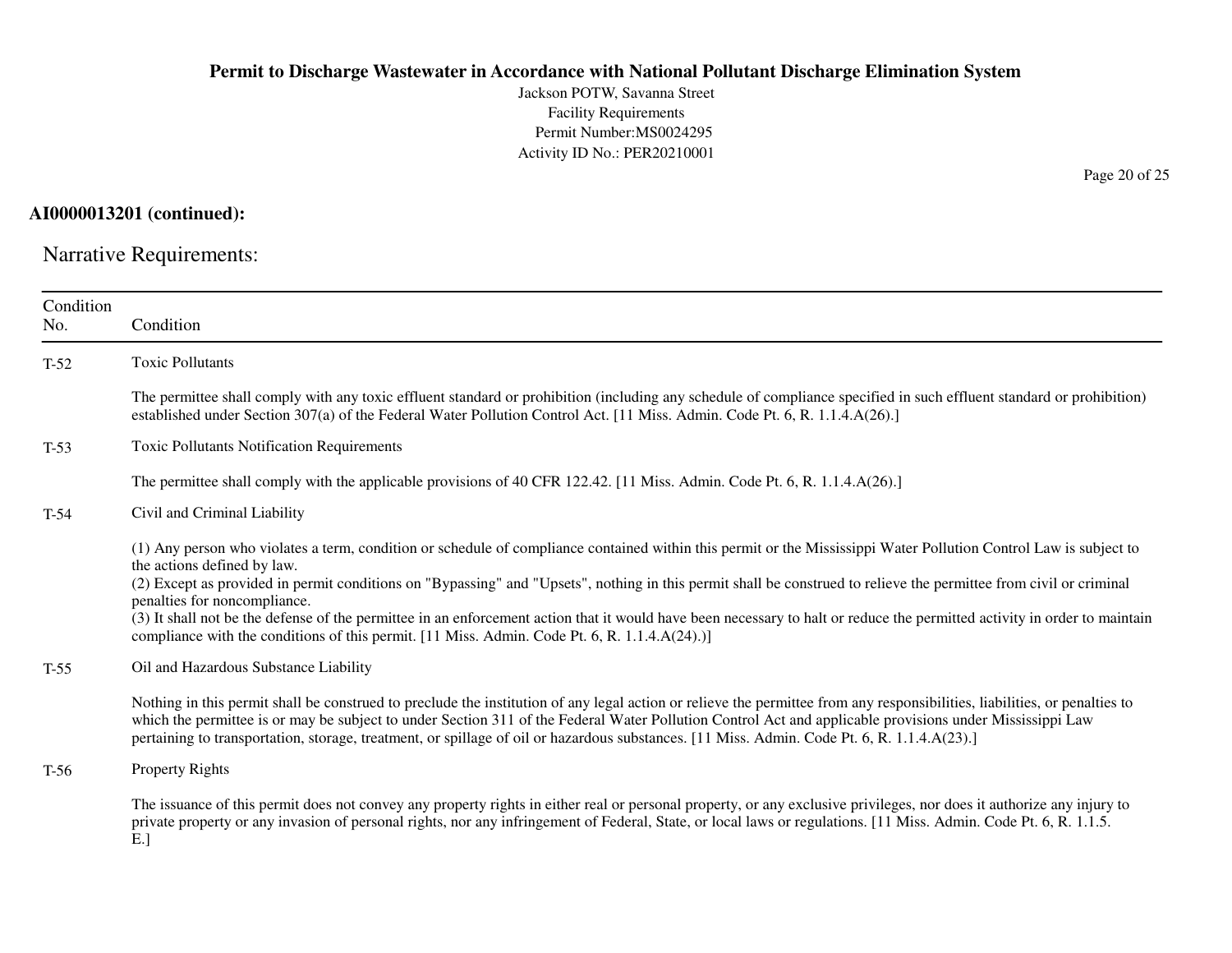Jackson POTW, Savanna StreetFacility Requirements Permit Number:MS0024295Activity ID No.: PER20210001

**AI0000013201 (continued):**

Narrative Requirements:

| Condition<br>No. | Condition                                                                                                                                                                                                                                                                                                                                                                                                                                                                                                                                                                                                                                                                                                                                                                                                                                                                                                                                                            |
|------------------|----------------------------------------------------------------------------------------------------------------------------------------------------------------------------------------------------------------------------------------------------------------------------------------------------------------------------------------------------------------------------------------------------------------------------------------------------------------------------------------------------------------------------------------------------------------------------------------------------------------------------------------------------------------------------------------------------------------------------------------------------------------------------------------------------------------------------------------------------------------------------------------------------------------------------------------------------------------------|
| $T-57$           | Severability                                                                                                                                                                                                                                                                                                                                                                                                                                                                                                                                                                                                                                                                                                                                                                                                                                                                                                                                                         |
|                  | The provisions of this permit are severable. If any provision of this permit, or the application of any provision of this permit to any circumstances, is challenged or<br>held invalid, the validity of the remaining permit provisions and/or portions thereof or their application to other persons or sets of circumstances, shall not be<br>affected thereby. [11 Miss. Admin. Code Pt. 6, R. 1.1.4.A(25).]                                                                                                                                                                                                                                                                                                                                                                                                                                                                                                                                                     |
| $T-58$           | Protection of Confidential Information                                                                                                                                                                                                                                                                                                                                                                                                                                                                                                                                                                                                                                                                                                                                                                                                                                                                                                                               |
|                  | (1) Pursuant to Miss. Code Ann. '49-17-39 and 40 CFR 123.41, the Permit Board shall make available to the public all information contained on any form and all<br>public comments on such information. Effluent data and information concerning air or water quality shall also be made available to the public. Information that is<br>determined by the Commission to be trade secrets shall not be disclosed to the public without prior consent of the source of such information. When a claim of<br>confidentiality is made by a person in accordance with the provisions of Miss. Code Ann. '49-17-39, a recommendation on the questions of confidentiality shall be<br>made by the Commission and forwarded to the Regional Administrator (or his/her designee) of EPA for his concurrence in such determination of confidentiality. [11]<br>Miss. Admin. Code Pt. 6, R. 1.1.3.F.]                                                                           |
| $T-59$           | Protection of Confidential Information-continued                                                                                                                                                                                                                                                                                                                                                                                                                                                                                                                                                                                                                                                                                                                                                                                                                                                                                                                     |
|                  | (2) A copy of a State, UIC, or NPDES permit application, public notice, fact sheet, draft permit and other forms relating thereto, including written public comment<br>and other reports, files and information relating to the application not classified as confidential information by the Commission pursuant to part (1) of this<br>requirement, shall be available for public inspection and copying during normal business hours at the office of the Department in Jackson, Mississippi. [11 Miss.]<br>Admin. Code Pt. 6, R. 1.1.3.F.]                                                                                                                                                                                                                                                                                                                                                                                                                       |
| $T-60$           | Protection of Confidential Information-continued                                                                                                                                                                                                                                                                                                                                                                                                                                                                                                                                                                                                                                                                                                                                                                                                                                                                                                                     |
|                  | (3) Upon determination by the Commission that information submitted by a permit applicant is entitled to protection against disclosure as trade secrets, the<br>information shall be so labeled and otherwise handled as confidential. Copies of the information and a notice of the Commission's action shall be forwarded to the<br>Regional Administrator (or his/her designee). In making its determination of entitlement to protection as a trade secret, the Commission shall follow the procedure<br>set forth in Miss. Code Ann. '49-17-39. In the event the Commission denies the claim of confidentiality, the applicant shall have, upon notification thereof, the right<br>to appeal the Commission's determination in the same manner provided for other orders of the Commission. No disclosure, except to EPA, shall be allowed until<br>any appeal from the determination of the Commission is completed. [11 Miss. Admin. Code Pt. 6, R. 1.1.3.F.] |

Page 21 of 25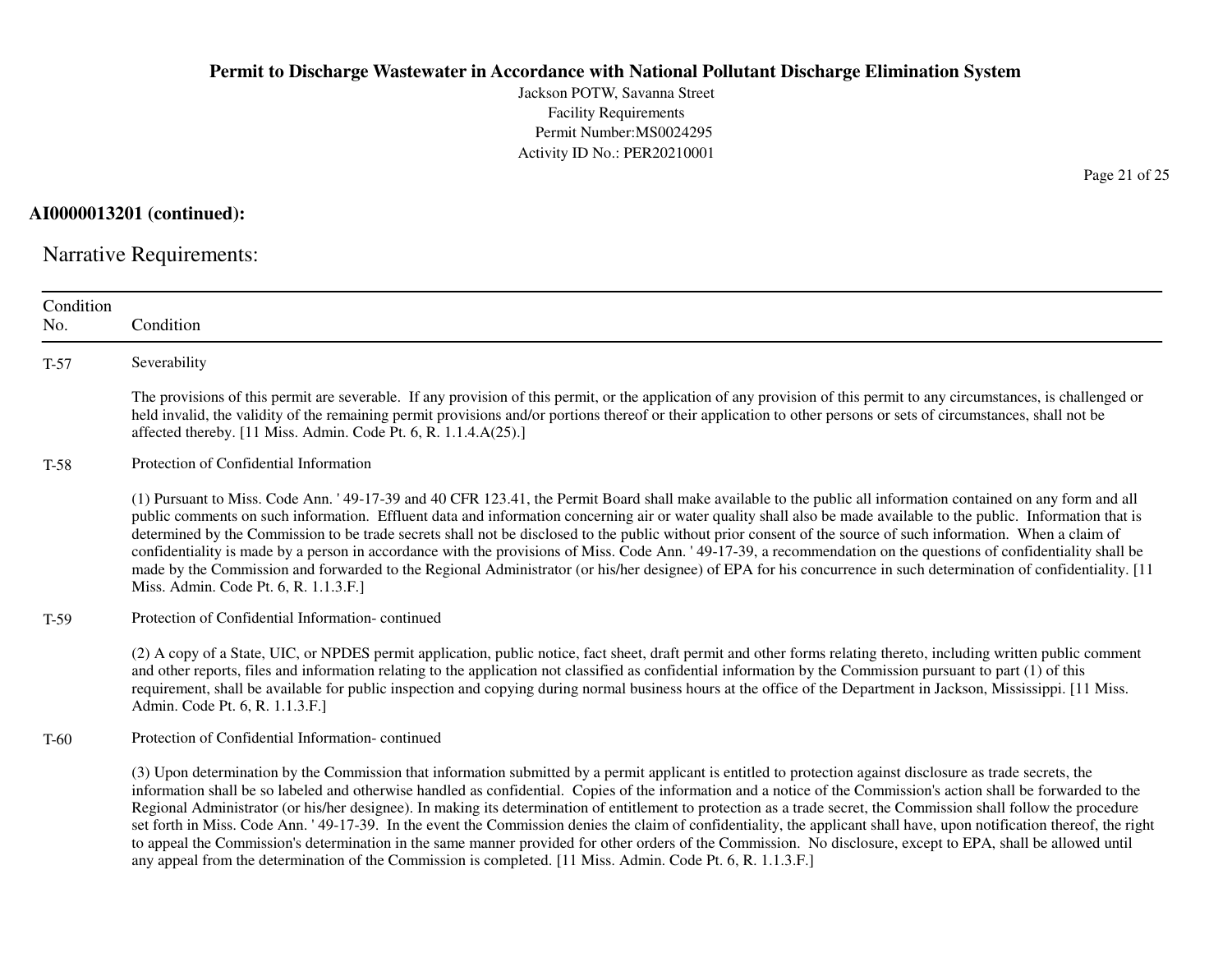Jackson POTW, Savanna StreetFacility Requirements Permit Number:MS0024295Activity ID No.: PER20210001

**AI0000013201 (continued):**

Narrative Requirements:

| Condition<br>No. | Condition                                                                                                                                                                                                                                                                                                                                                                                                                                                                                                                                                                                                                                                                                                                                                                                                                                                                                                                                          |  |  |
|------------------|----------------------------------------------------------------------------------------------------------------------------------------------------------------------------------------------------------------------------------------------------------------------------------------------------------------------------------------------------------------------------------------------------------------------------------------------------------------------------------------------------------------------------------------------------------------------------------------------------------------------------------------------------------------------------------------------------------------------------------------------------------------------------------------------------------------------------------------------------------------------------------------------------------------------------------------------------|--|--|
| $T-61$           | Spill Prevention and Best Management Plans                                                                                                                                                                                                                                                                                                                                                                                                                                                                                                                                                                                                                                                                                                                                                                                                                                                                                                         |  |  |
|                  | Any permittee which has above ground bulk storage capacity, of more than 1320 gallons or any single container with a capacity greater than 660 gallons, of<br>materials and/or liquids (including but not limited to, all raw, finished and/or waste material) with chronic or acute potential for pollution impact on waters of the<br>State and not subject to Mississippi Hazardous Waste Management Regulations or 40 CFR 112 (Oil Pollution Prevention) regulations shall provide secondary<br>containment as found in 40 CFR 112 or equivalent protective measures such as trenches or waterways which would conduct any tank releases to a permitted<br>treatment system or sufficient equalization or treatment capacity needed to prevent chronic/acute pollution impact. [11 Miss. Admin. Code Pt. 6, R. 1.1.4.A(12)(a).]                                                                                                                |  |  |
| $T-62$           | <b>Closure Requirements</b>                                                                                                                                                                                                                                                                                                                                                                                                                                                                                                                                                                                                                                                                                                                                                                                                                                                                                                                        |  |  |
|                  | Should the permittee decide to permanently close and abandon the premises upon which it operates, it shall provide a Closure Plan to the Permit Board no later than<br>90 days prior to doing so. This Closure Plan shall address how and when all manufactured products, by-products, raw materials, stored chemicals, and solid and<br>liquid waste and residues will be removed from the premises or permanently disposed of on site such that no potential environmental hazard to the waters of the<br>State will be presented. Closure plan(s) submitted to and approved by Mississippi Department of Environmental Quality for compliance with other environmental<br>regulations will satisfy the closure requirements for those items specifically addressed in the closure plan(s) as long as the closure does not present a potential for<br>environmental hazard to waters of the State. [11 Miss. Admin. Code Pt. 6, R. 1.1.4.A(11).] |  |  |
| $T-63$           | Permit Actions                                                                                                                                                                                                                                                                                                                                                                                                                                                                                                                                                                                                                                                                                                                                                                                                                                                                                                                                     |  |  |
|                  | The permit may be modified, revoked and reissued, or terminated for cause. The filing of a request by the permittee for a permit modification, revocation and<br>reissuance, or termination, or a modification of planned changes or anticipated noncompliance, does not stay any permit condition. [11 Miss. Admin. Code Pt. 6, R.                                                                                                                                                                                                                                                                                                                                                                                                                                                                                                                                                                                                                |  |  |

 $1.1.5.C(5).$ 

Page 22 of 25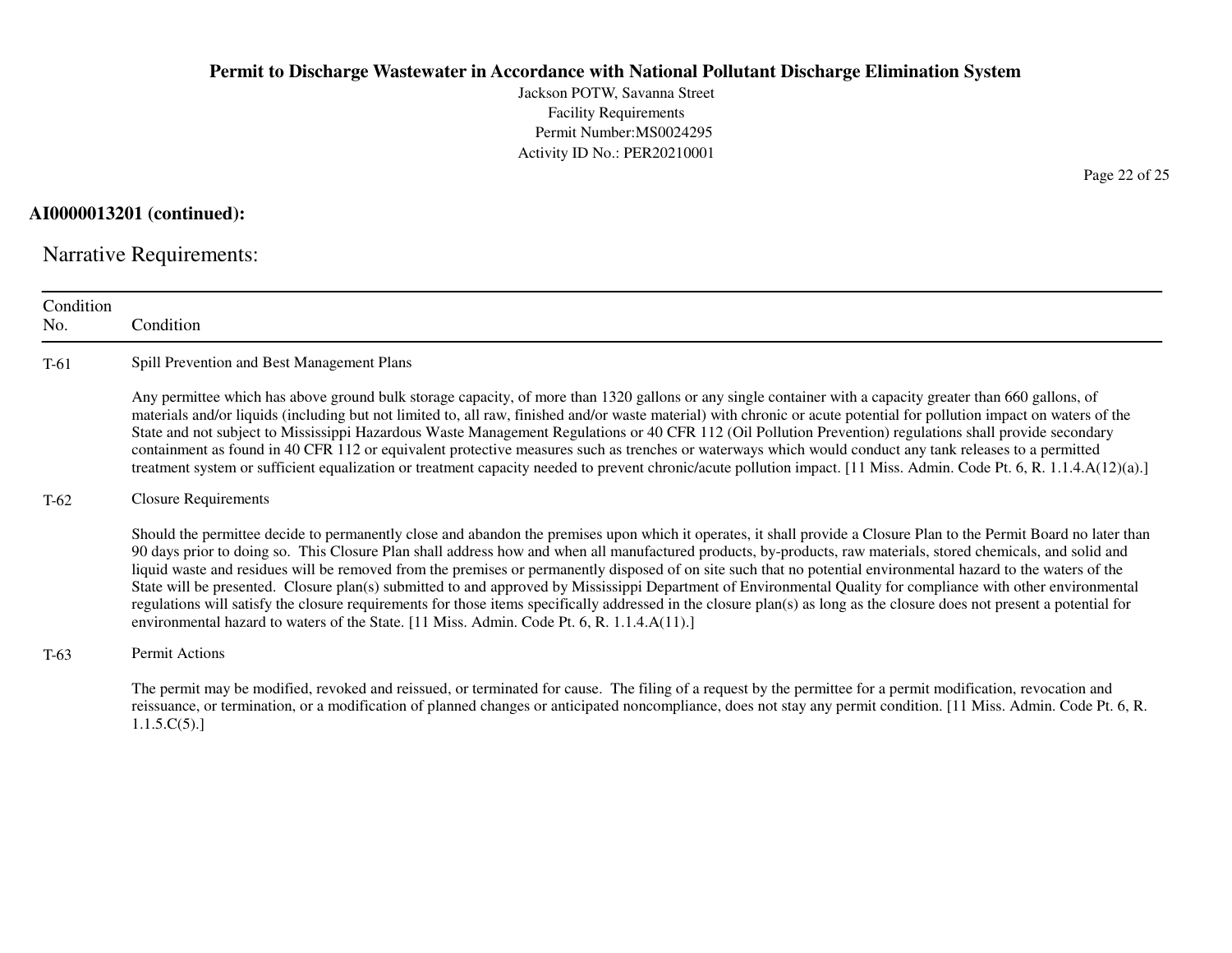Jackson POTW, Savanna StreetFacility Requirements Permit Number:MS0024295Activity ID No.: PER20210001

#### **RPNT0000000001 (MS0024295-001) Outfall 001 (Municipal Wastewater):**

Submittal/Action Requirements:

| Condition<br>No. | Condition :                                                                                                                                                                                                 |
|------------------|-------------------------------------------------------------------------------------------------------------------------------------------------------------------------------------------------------------|
| $S-1$            | The Permittee shall submit analytical results on a monthly Discharge Monitoring Report (DMR): Due monthly, by the 28th of the subsequent month. [11 Miss.<br>Admin. Code Pt. 6, Ch. 1, Subch. 2. IV.A(15)c] |

Page 23 of 25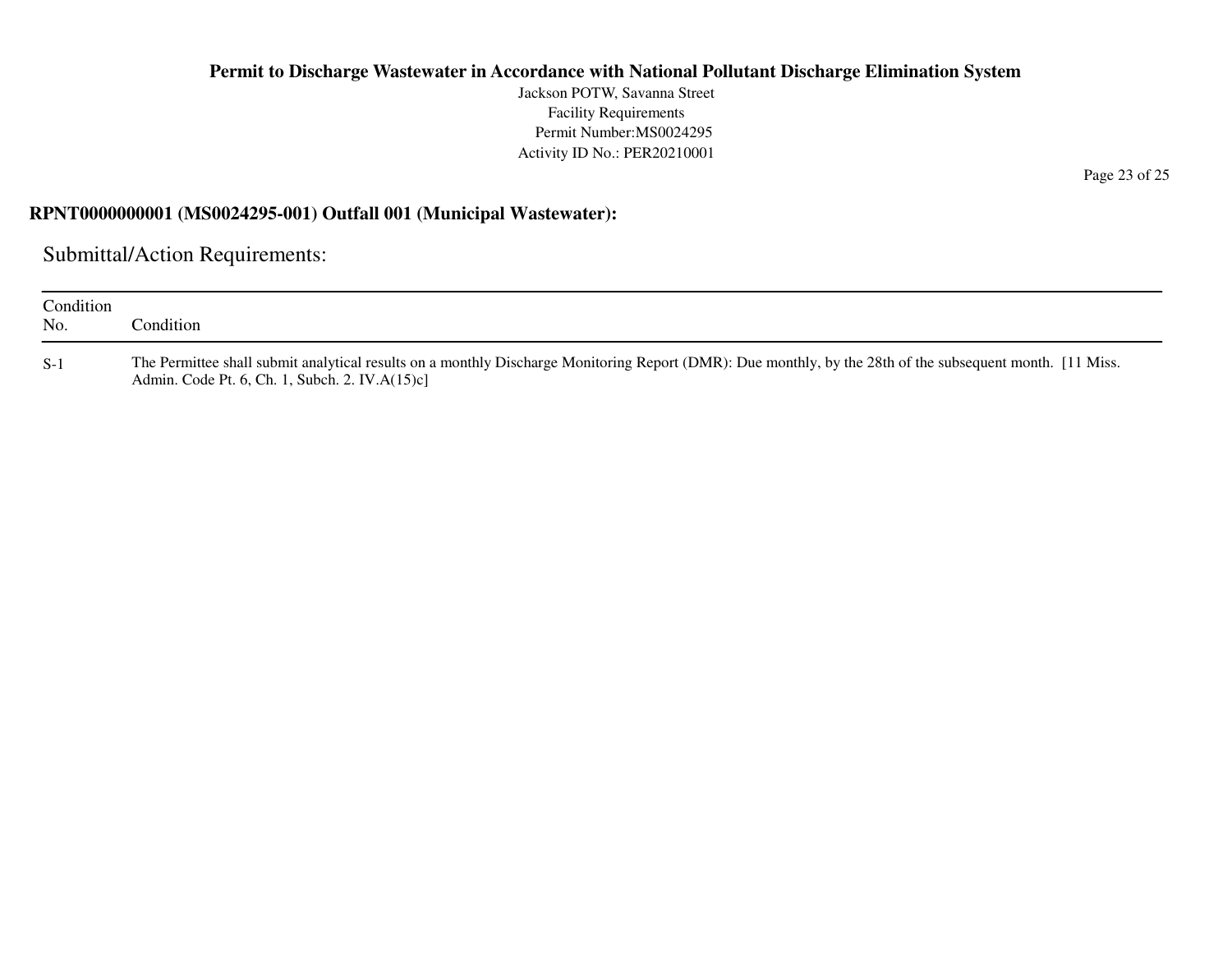Jackson POTW, Savanna StreetFacility Requirements Permit Number:MS0024295Activity ID No.: PER20210001

Page 24 of 25

## **RPNT0000000002 (MS0024295-101) Outfall 101 (Internal Outfall from Mechanical Treatment Plant):**

Submittal/Action Requirements:

| Condition<br>No. | Condition:                                                                                                                                                                                                   |
|------------------|--------------------------------------------------------------------------------------------------------------------------------------------------------------------------------------------------------------|
| $S-1$            | The Permittee shall submit analytical results on a monthly Discharge Monitoring Report (DMR): Due monthly, by the 28th of the subsequent month. [11 Miss.<br>Admin. Code Pt. 6, Ch. 1, Subch. 2. IV. A(15)c] |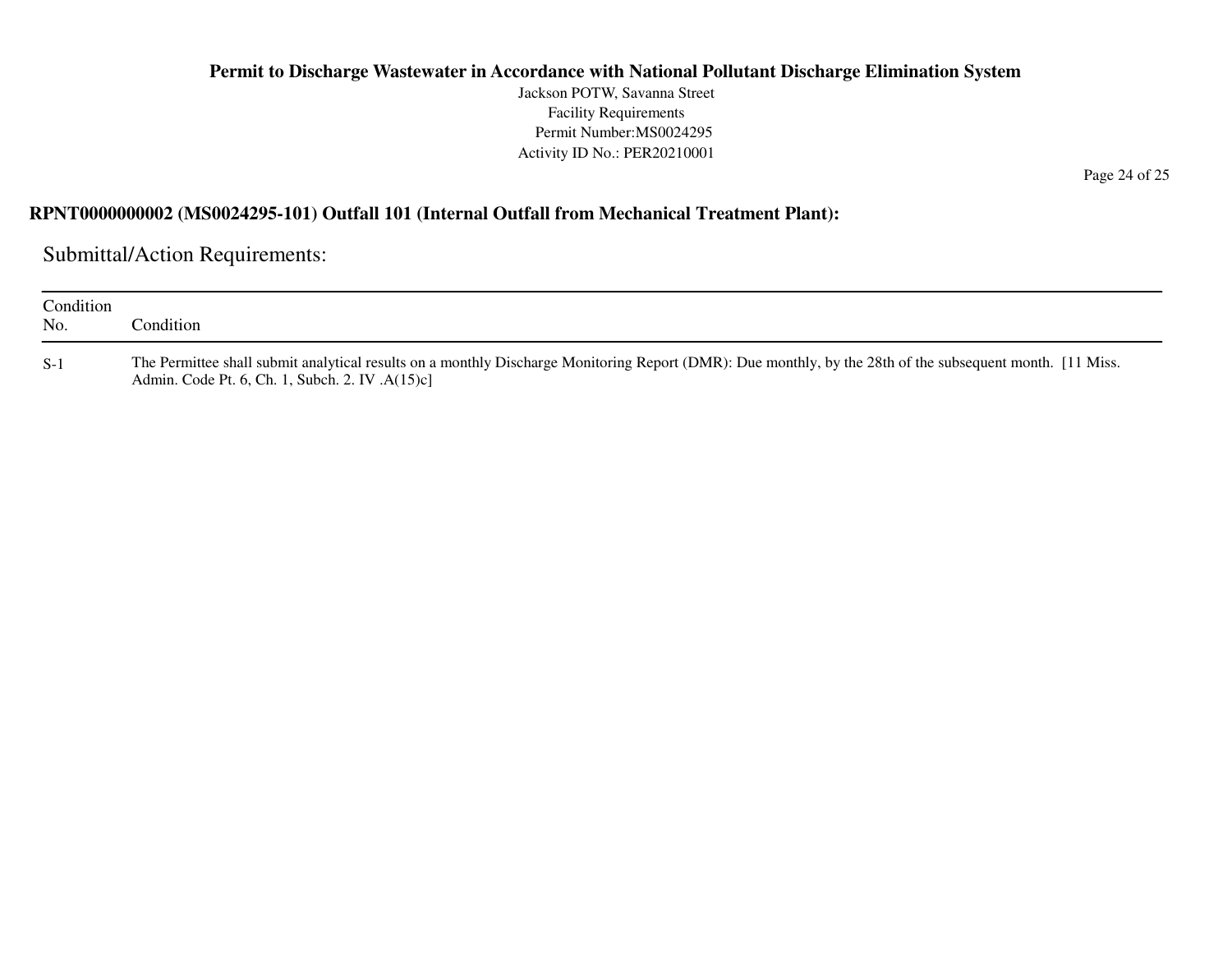Jackson POTW, Savanna StreetFacility Requirements Permit Number:MS0024295Activity ID No.: PER20210001

### **RPNT0000000003 (MS0024295-201) Outfall 201 (Internal Outfall from Storm Lagoons):**

Submittal/Action Requirements:

| Condition<br>No. | Condition:                                                                                                                                                                                                   |
|------------------|--------------------------------------------------------------------------------------------------------------------------------------------------------------------------------------------------------------|
| $S-1$            | The Permittee shall submit analytical results on a monthly Discharge Monitoring Report (DMR): Due monthly, by the 28th of the subsequent month. [11 Miss.]<br>Admin. Code Pt. 6, Ch. 1, Subch. 2. IV.A(15)c] |

Page 25 of 25